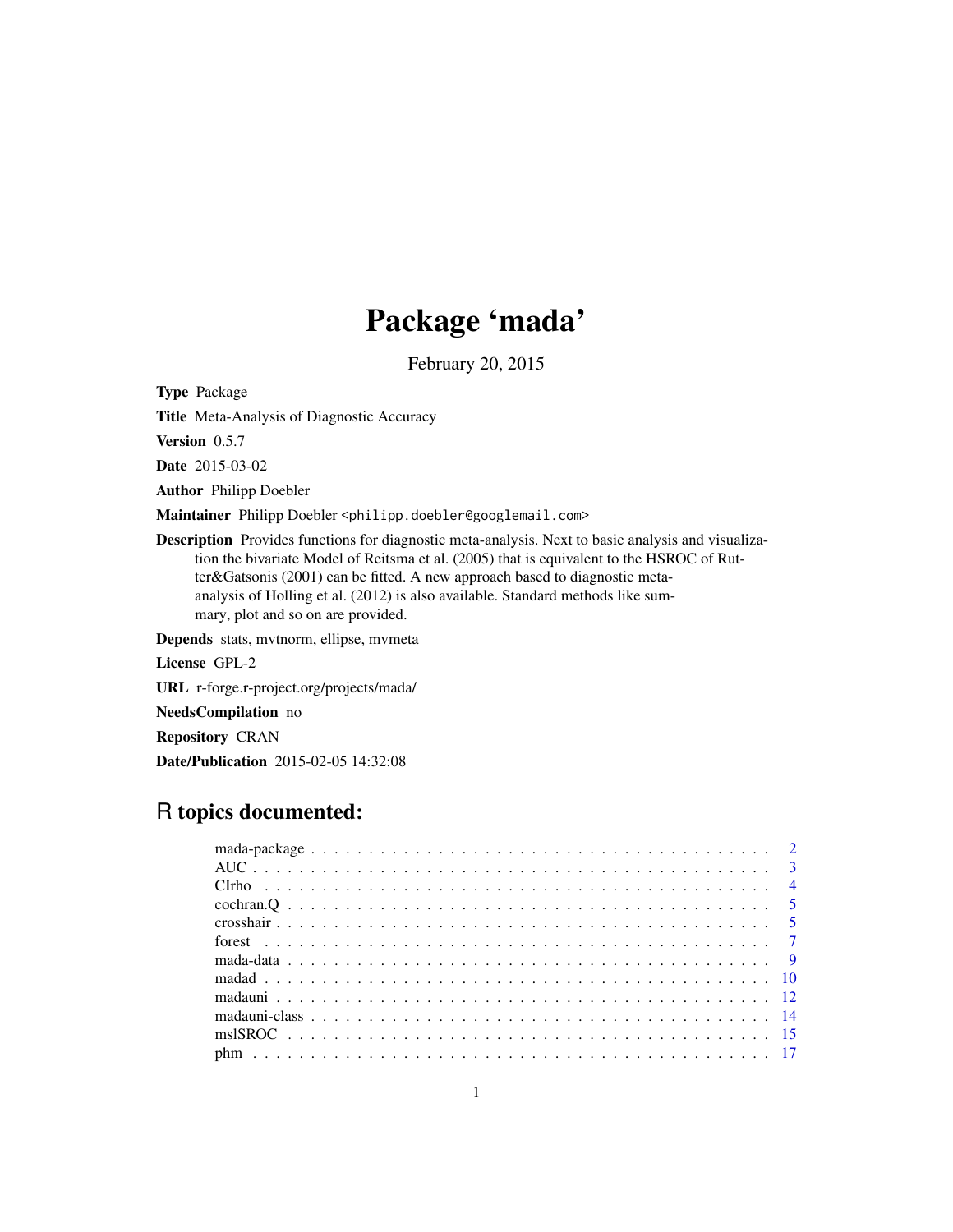### <span id="page-1-0"></span>2 mada-package

| Index |  |  |  |  |  |  |  |  |  |  |  |  |  |  |  |  |  |  |  | 34 |
|-------|--|--|--|--|--|--|--|--|--|--|--|--|--|--|--|--|--|--|--|----|
|       |  |  |  |  |  |  |  |  |  |  |  |  |  |  |  |  |  |  |  |    |
|       |  |  |  |  |  |  |  |  |  |  |  |  |  |  |  |  |  |  |  |    |
|       |  |  |  |  |  |  |  |  |  |  |  |  |  |  |  |  |  |  |  |    |
|       |  |  |  |  |  |  |  |  |  |  |  |  |  |  |  |  |  |  |  |    |
|       |  |  |  |  |  |  |  |  |  |  |  |  |  |  |  |  |  |  |  |    |
|       |  |  |  |  |  |  |  |  |  |  |  |  |  |  |  |  |  |  |  |    |
|       |  |  |  |  |  |  |  |  |  |  |  |  |  |  |  |  |  |  |  |    |
|       |  |  |  |  |  |  |  |  |  |  |  |  |  |  |  |  |  |  |  |    |

mada-package *Meta-Analysis of diagnostic accuracy studies mada*

#### Description

This package provides functions for diagnostic meta-analysis. Next to basic analysis and visualization the bivariate Model of Reitsma et al. (2005) that is equivalent to the HSROC of Rutter&Gatsonis (2001) can be fitted. A new approach based to diagnostic meta-analysis of Holling et al. (2012) is also available. Standard methods like summary, plot and so on are provided.

### Details

| Package: | mada       |
|----------|------------|
| Type:    | Package    |
| Version: | 0.5.4      |
| Date:    | 2013-04-06 |
| License: | $GPI - 2$  |

The package provides tools for the meta-analysis of diagnostic accuracy data. For this the number true positives (TP), false negatives (FN), true negatives (TN) and false postives (FP) for each study must be known. The package can fit the bivariate model of Reitsma et al (2005), a bivariate random effects model. This model has been shown by Harbord et al. (2007) to be equivalent to the HSROC proposed by Rutter & Gatsonis (2001). We approach this model as a linear mixed effects model to avoid the complications of non-linear mixed effects model. The main function to fit such model is [reitsma](#page-20-1) and standard methods are available for the output of this function.

### Author(s)

Author and Maintainer: Philipp Doebler

### References

Rutter, C., & Gatsonis, C. (2001). "A hierarchical regression approach to meta-analysis of diagnostic test accuracy evaluations." *Statistics in Medicine*, 20, 2865–2884.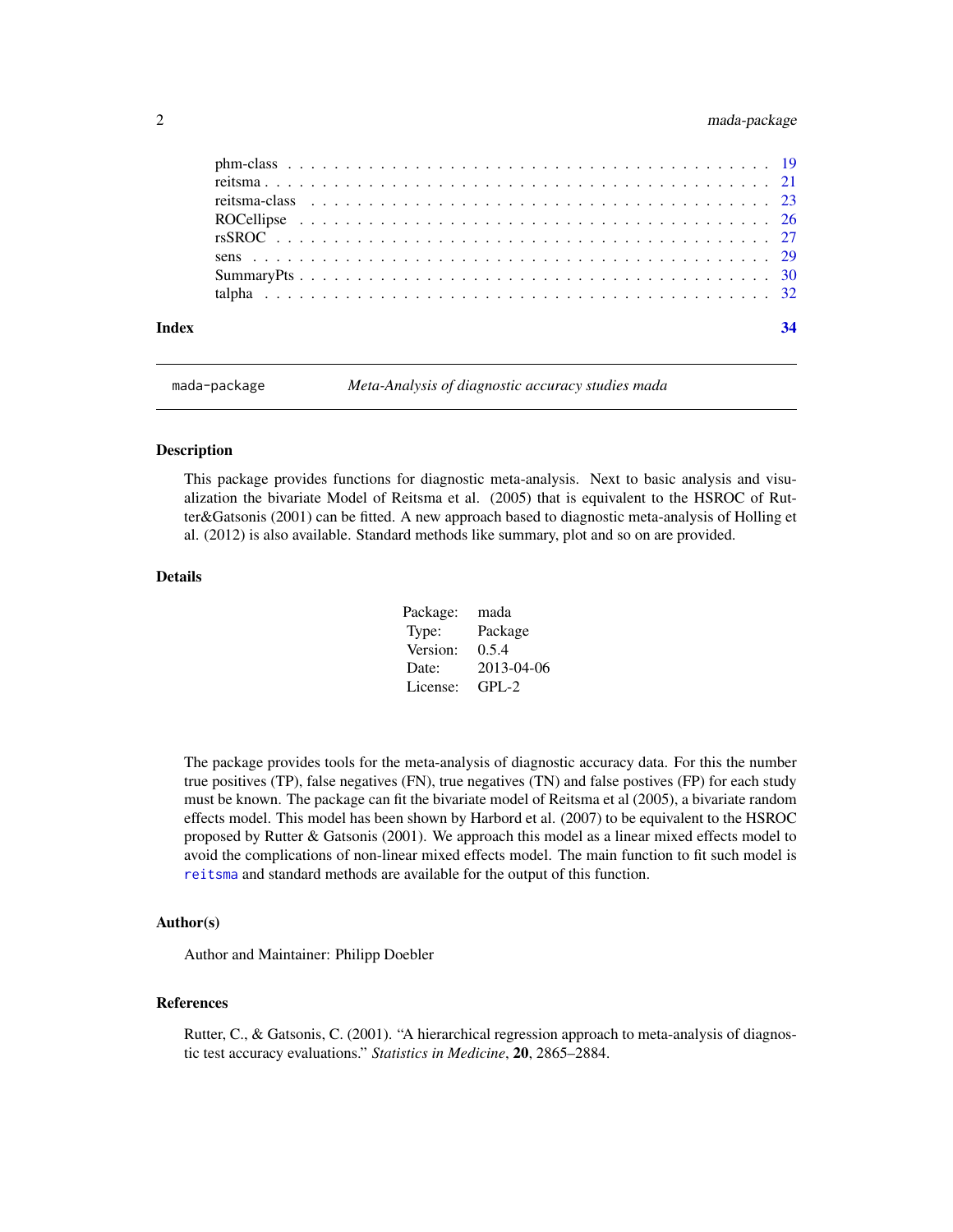#### <span id="page-2-0"></span> $AUC$  3

Reitsma, J., Glas, A., Rutjes, A., Scholten, R., Bossuyt, P., & Zwinderman, A. (2005). "Bivariate analysis of sensitivity and specificity produces informative summary measures in diagnostic reviews." *Journal of Clinical Epidemiology*, 58, 982–990.

Harbord, R., Deeks, J., Egger, M., Whiting, P., & Sterne, J. (2007). "A unification of models for meta-analysis of diagnostic accuracy studies." *Biostatistics*, 8, 239–251.

### See Also

[reitsma](#page-20-1)

AUC *Area under the curve (AUC)*

#### Description

Calculates the area under the curve given a function or a fitted model.

### Usage

```
## Default S3 method:
AUC(x, fpr = 1:99/100, ...)
## S3 method for class 'phm'
AUC(x, \text{level} = 0.95, ...)## S3 method for class 'reitsma'
AUC(x, for = 1:99/100, store.type = "ruttergatsonis", ...)
```
#### Arguments

| $\mathsf{x}$ | a function with range and domain in ROC space (default method) or an object<br>of class phm or reitsma.                               |
|--------------|---------------------------------------------------------------------------------------------------------------------------------------|
| fpr          | numeric vector, points on which the (S)ROC curve is evaluated                                                                         |
| level        | numeric, confidence level for the calculations of confidence intervals.                                                               |
| sroc.type    | character, which SROC curve should be used to calculate the AUC? Besides the<br>default ruttergatsonis the option naive is available. |
| $\cdot$      | further arguments, currently not used.                                                                                                |

### Details

The area under the curve is calculated using the trapezoidal rule. The argument fpr is the grid on which the (S)ROC curve is evaluated. In many cases the default grid will contain points on which the SROC curve can only be calculated by extrapolation; however if only a subinterval is specified a *partial AUC* is calculated and the AUC value might differ substantially.

For [phm](#page-16-1) objects the AUC and its confidence interval is calculated analytically, for [reitsma](#page-20-1) objects a call to the default method is invoked.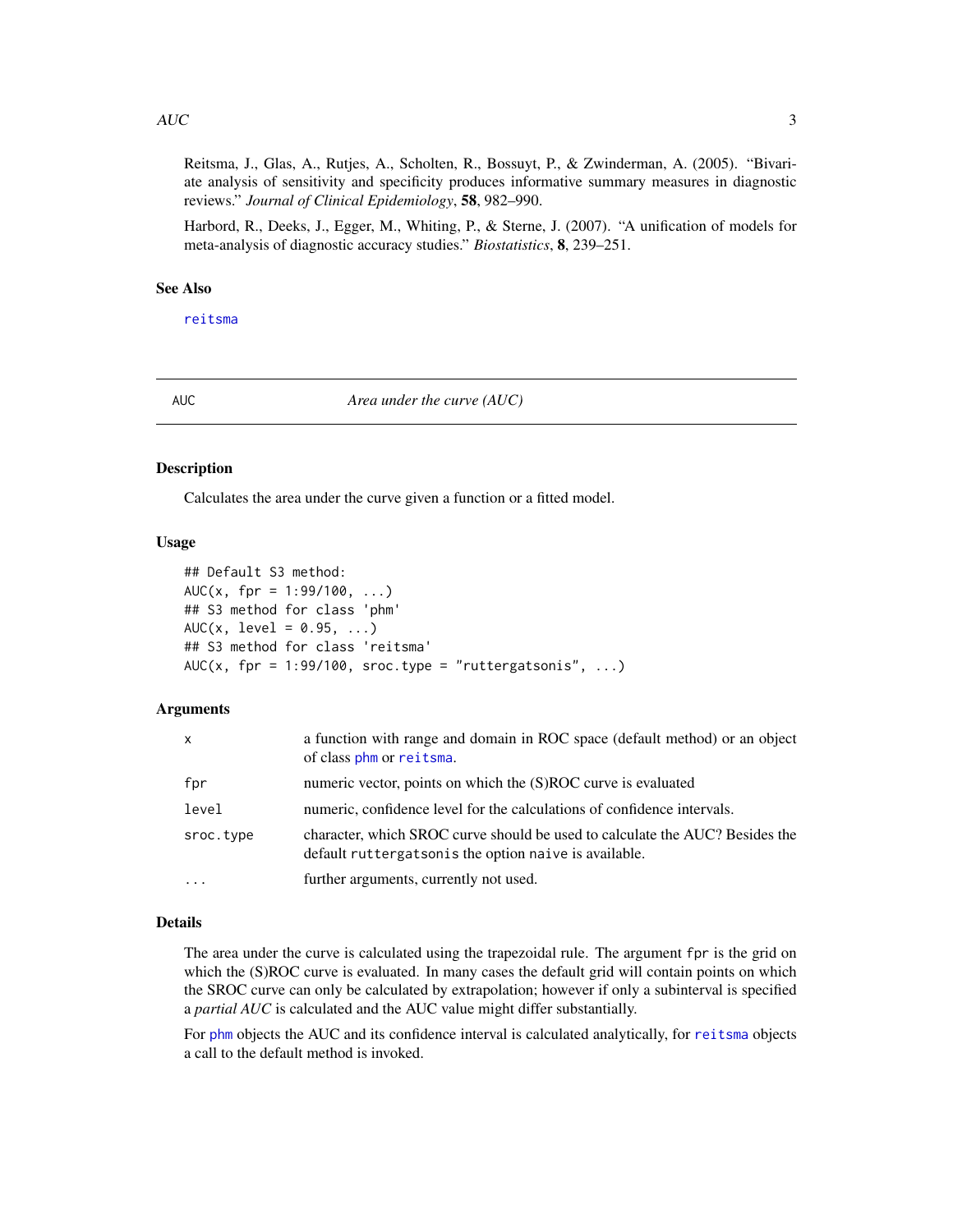<span id="page-3-0"></span>An object of the class AUC which is really a list with component AUC and an optional component ci, which is currently only available from the AUC method for [phm](#page-16-1) ojects.

### Author(s)

Philipp Doebler <philipp.doebler@googlemail.com>

### Examples

data(AuditC) AUC(phm(AuditC))

CIrho *Confidence intervals for Spearman's* ρ*.*

### **Description**

Using Fisher's z-transformation ([atanh](#page-0-0)) and the classic normal approximation confidence intervals for a vector of correlations is computed.

### Usage

 $CIrho(rho, N, level = 0.95)$ 

### Arguments

| rho   | numeric vector, must be between -1 and 1. |
|-------|-------------------------------------------|
| N     | integer vector, sample sizes.             |
| level | numeric, confidence level.                |

### Value

A matrix with first column rho and two further columns with the lower and upper bound.

#### Author(s)

Philipp Doebler <philipp.doebler@googlemail.com>

#### Examples

 $CIrho(c(0.34, 0.19), c(22, 48), level = 0.80)$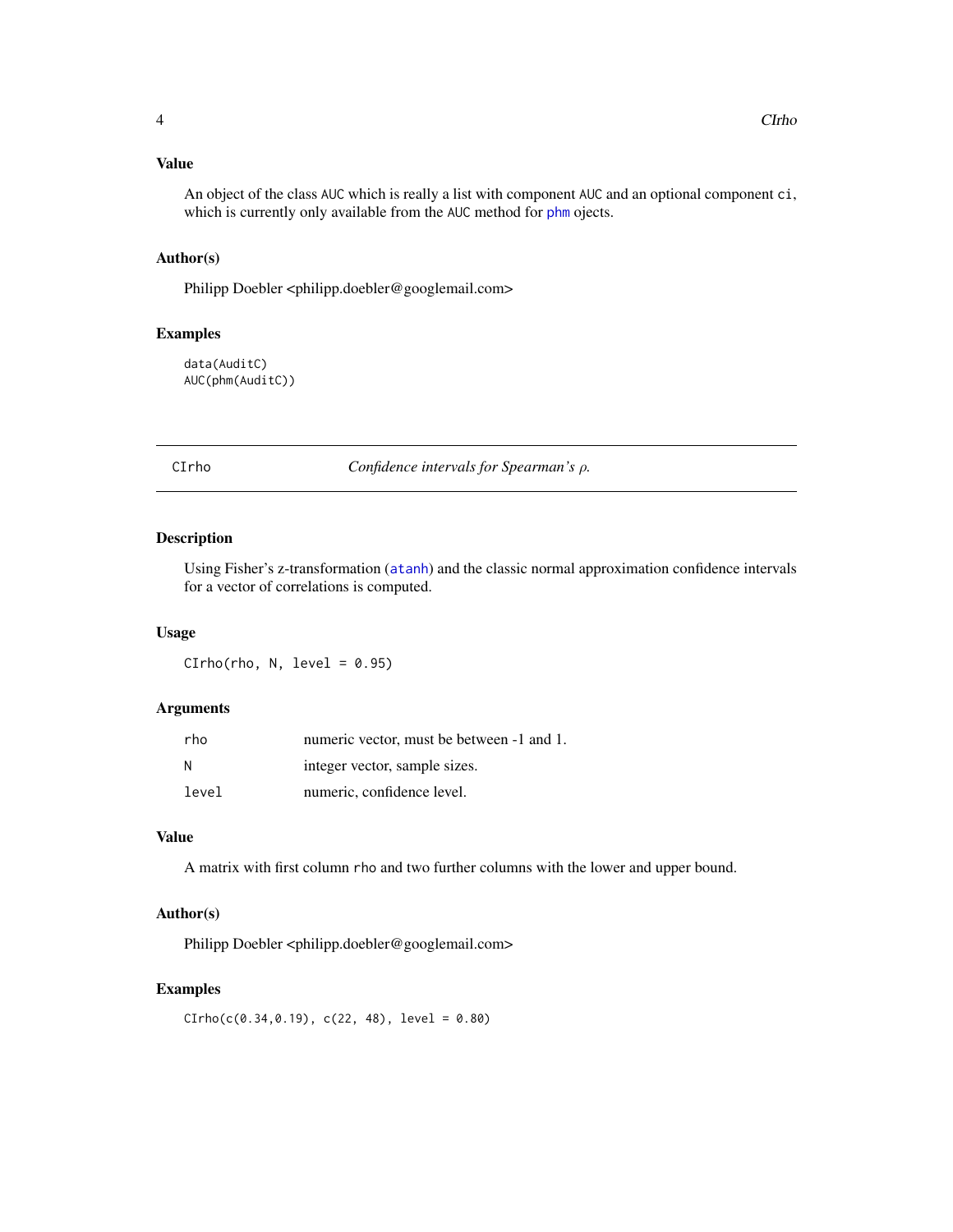<span id="page-4-0"></span>

Given estimates from primary studies and the weights of the single studies calculate Cochran's Q as a measure of heterogeneity.

#### Usage

```
cochran.Q(x, weights)
```
#### Arguments

|         | numeric, typically a vector of effect sizes like (log-)OR |
|---------|-----------------------------------------------------------|
| weights | numeric, see Details                                      |

### Details

In fixed effects settings the weights are often inverse proportional to the variances of the primary studies. Cochran's Q is known to have low power to detect heterogeneity.

### Value

A named vector of length 3. First element is Q followed by the p-value and the degrees of freedom.

#### Author(s)

Philipp Doebler <philipp.doebler@googlemail.com>

<span id="page-4-1"></span>crosshair *Crosshair plot*

### **Description**

Produces a crosshair plot or adds such a plot to an existing plot.

#### Usage

```
## Default S3 method:
crosshair(x, correction = 0.5, level = 0.95, method = "wilson",
                     xlim = c(0,1), ylim = c(0,1), length = 0.1, pch = 1,add = FALSE, supports = TRUE, ...)
```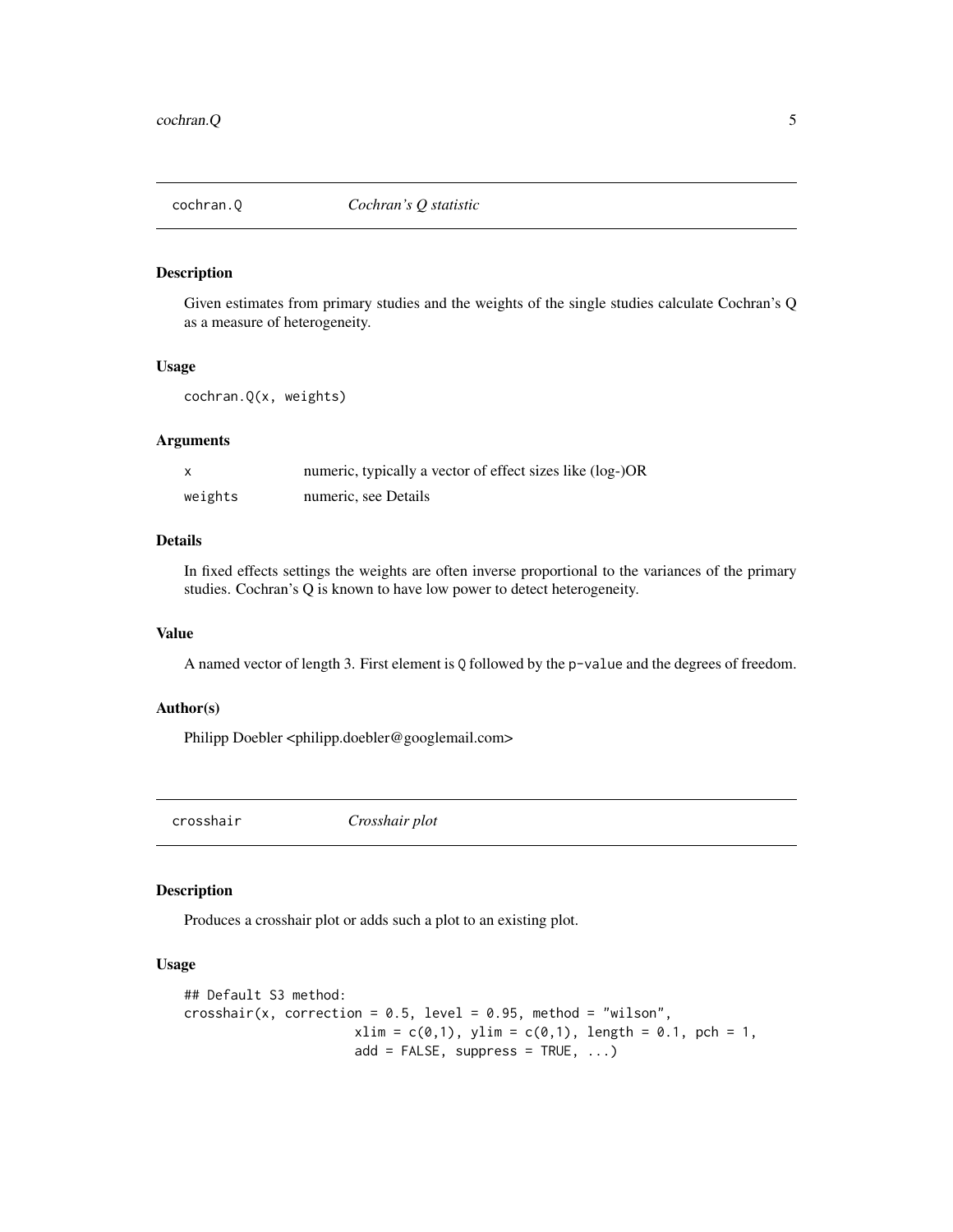### <span id="page-5-0"></span>Arguments

| x          | a data frame with variables including TP, FN, FP, TN, alternatively a matrix with<br>column names including these.                                                                                                                                                              |
|------------|---------------------------------------------------------------------------------------------------------------------------------------------------------------------------------------------------------------------------------------------------------------------------------|
| correction | numeric, continuity correction applied to zero cells.                                                                                                                                                                                                                           |
| level      | numeric, confidence level for the calculations of confidence intervals.                                                                                                                                                                                                         |
| method     | character, method used to calculate the confidence intervals for sensitivities,<br>specificities and false positive rates. One of "wald", "wilson", "agresti-coull",<br>"jeffreys", "modified wilson", "modified jeffreys", "clopper-pearson",<br>"arcsine", "logit", "witting" |
| xlim       | part of ROC space to be plotted                                                                                                                                                                                                                                                 |
| ylim       | part of ROC space to be plotted                                                                                                                                                                                                                                                 |
| length     | length of "whiskers" of the crosshair.                                                                                                                                                                                                                                          |
| pch        | Symbol used to plot point estimates. Use $pch = ""$ to suppress plotting point<br>estimates.                                                                                                                                                                                    |
| add        | logical, should the plot be added to the current plot?                                                                                                                                                                                                                          |
| suppress   | logical, should the warnings produced by the internal call to madad be sup-<br>pressed? Defaults to TRUE, since only the diagnostic accuracies and their confi-<br>dence intervals are used in subsequent calculations.                                                         |
| $\cdot$    | further arguments passed on to plot.                                                                                                                                                                                                                                            |

#### Details

Crosshair plots go back to Phillips et al. (2010). Note that for fits of the [reitsma](#page-20-1) function a crosshair method is available to plot pooled estimate, see [reitsma-class](#page-22-1).

### Value

Besides plotting, the function returns an invisible NULL.

### Author(s)

Philipp Doebler <philipp.doebler@googlemail.com>

### References

Phillips, B., Stewart, L.A., & Sutton, A.J. (2010). "'Cross hairs' plots for diagnostic meta-analysis." *Research Synthesis Methods*, 1, 308–315.

### See Also

[ROCellipse](#page-25-1), [reitsma-class](#page-22-1)

### Examples

data(AuditC) crosshair(AuditC)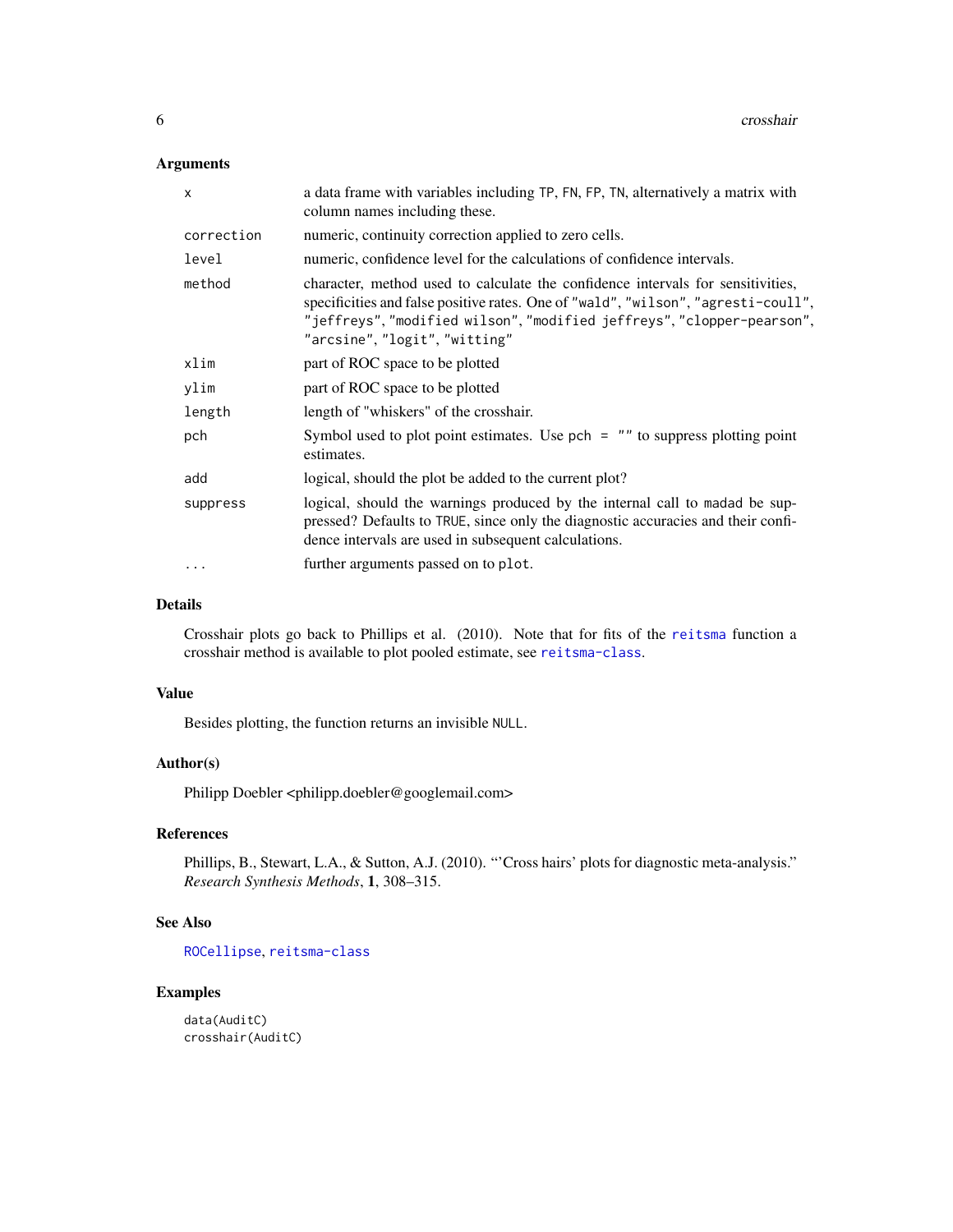<span id="page-6-0"></span>

Produce a forest plot. Includes graphical summary of results if applied to output of suitable modelfitting function. forest methods for [madad](#page-9-1) and [madauni](#page-11-1) objects are provided.

### Usage

```
## S3 method for class 'madad'
forest(x, type = "sens", log = FALSE, ...)
## S3 method for class 'madauni'
forest(x, log = TRUE, ...)forestmada(x, ci, plotci = TRUE, main = "Forest plot", xlab = NULL,
          digits = 2L, snames = NULL, subset = NULL, pch = 15,
          cex = 1, cipoly = NULL, polycol = NA, ...)
```

| x        | an object for which a forest method exists or (in the case of foresmada) a<br>vector of point estimates.                                                              |
|----------|-----------------------------------------------------------------------------------------------------------------------------------------------------------------------|
| сi       | numeric matrix, each row corresponds to a confidence interval (the first column<br>being the lower bound and the second the upper).                                   |
| plotci   | logical, should the effects sizes and their confidence intervals be added to the<br>plot (as text)?                                                                   |
| main     | character, heading of plot.                                                                                                                                           |
| xlab     | label of x-axis.                                                                                                                                                      |
| digits   | integer, number of digits for axis labels and confidence intervals.                                                                                                   |
| snames   | character vector, study names. If NULL, generic study names are generated.                                                                                            |
| subset   | integer vector, allows to study only a subset of studies in the plot. One can also<br>reorder the studies with the help of this argument.                             |
| pch      | integer, plotting symbol, defaults to a small square. Also see plot.default.                                                                                          |
| cex      | numeric, scaling parameter for study names and confidence intervals.                                                                                                  |
| cipoly   | logical vector, which confidence interval should be plotted as a polygon? Useful<br>for summary estimates. If set to NULL, regular confidence intervals will be used. |
| polycol  | color of the polygon(s), passed on to polygon. The default value of NA implies<br>no color.                                                                           |
| type     | character, one of sens, spec, negLR, posLR or DOR.                                                                                                                    |
| log      | logical, should the log-transformed values be plotted?                                                                                                                |
| $\cdots$ | arguments to be passed on to forestmada and further on to other plotting func-<br>tions                                                                               |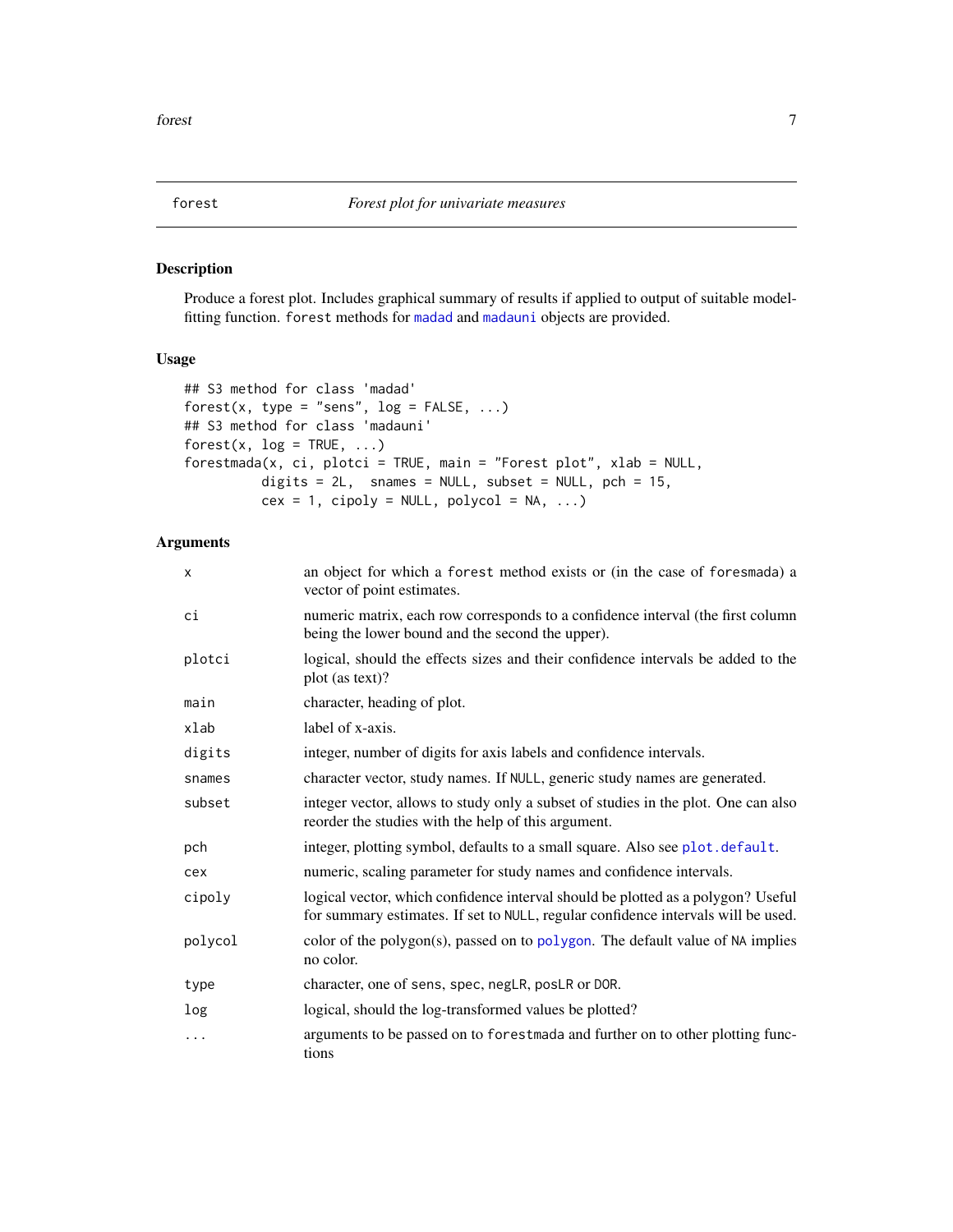### <span id="page-7-0"></span>Details

Produces a forest plot to graphically assess heterogeneity. Note that forestmada is called internally, so that the ... argument can be used to pass on arguments to this function; see the examples.

#### Value

Returns and invisible NULL.

#### Author(s)

Philipp Doebler <philipp.doebler@googlemail.com>

#### See Also

[madad](#page-9-1), [madauni](#page-11-1)

#### Examples

```
data(AuditC)
```

```
## Forest plot of log DOR with random effects summary estimate
forest(madauni(AuditC))
```

```
## Forest plot of negative likelihood ratio (no log transformation)
## color of the polygon: light grey
## draw the individual estimate as filled circles
forest(madauni(AuditC, type = "negLR"),
       log = FALSE, polycol = "lightgrey", pch = 19)
```

```
## Paired forest plot of sensitivities and specificities
## Might look ugly if device region is too small
old.par <- par()
AuditC.d <- madad(AuditC)
```

```
plot.new()
par(fig = c(0, 0.5, 0, 1), new = TRUE)forest(AuditC.d, type = "sens", xlab = "Sensitivity")
par(fig = c(0.5, 1, 0, 1), new = TRUE)forest(AuditC.d, type = "spec", xlab = "Specificity")
```

```
par(old.par)
```

```
## Including study names
## Using Letters as dummies
forest(AuditC.d, type = "spec", xlab = "Specificity",
     snames = LETTERS[1:14])
```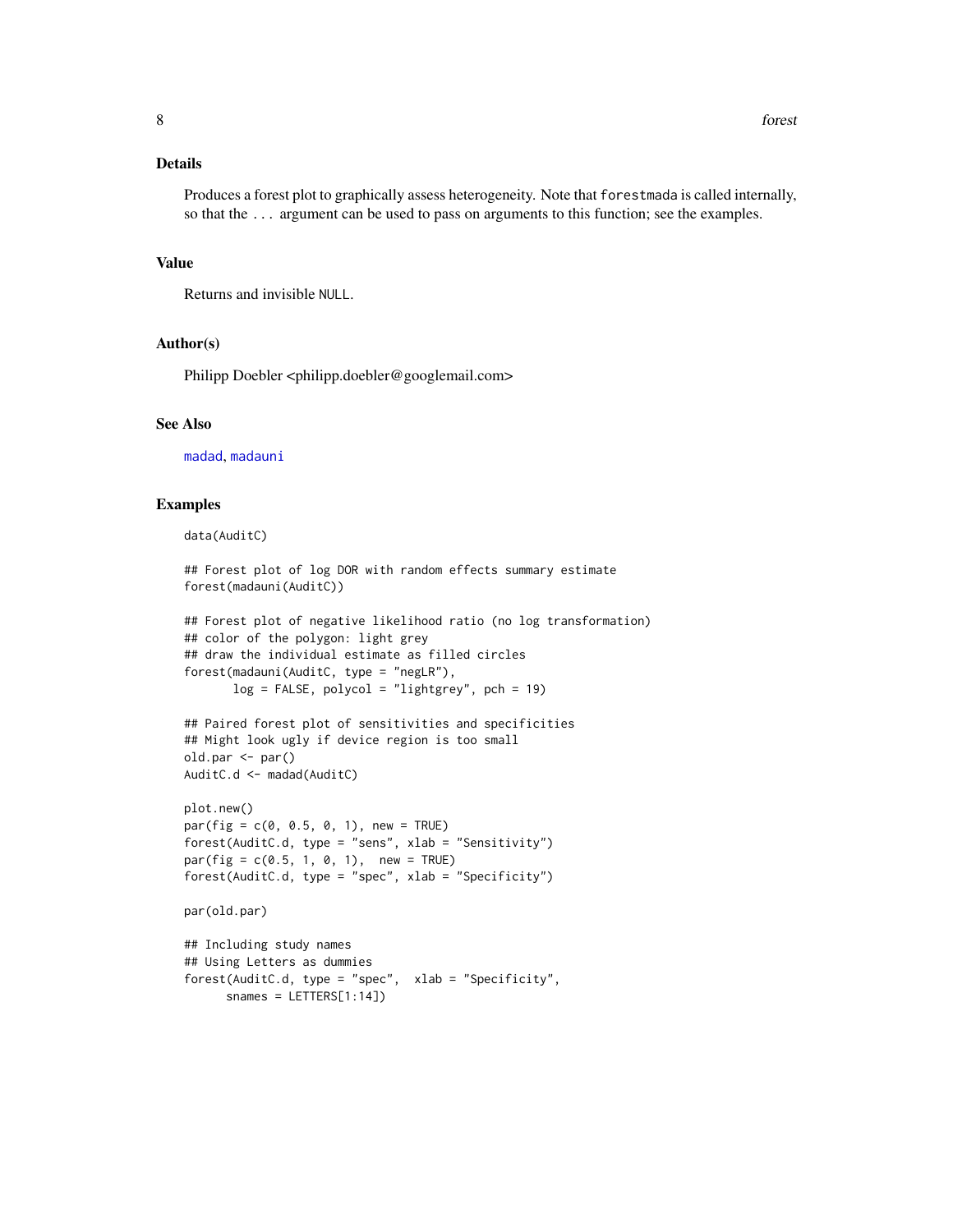<span id="page-8-0"></span>

Five data frames with diagnostic accuracy data from binary test outcomes.

#### Usage

```
data("AuditC")
data("Dementia")
data("IAQ")
data("SAQ")
data("smoking")
```
#### Format

Five data frames. The data set smoking combines the IAQ and SAQ data sets and is the only one with 5 variables.

- TP numeric. number of true positives
- FN numeric. number of false negatives
- FP numeric. number of false positives
- TN numeric. number of true negatives

type factor. self-administered or interviewer-administered questionnaire

#### Details

The AuditC data is from Kriston et al. (2008). The Dementia from Mitchell (2009) and the SAQ and IAQ data are subsets from the data in Patrick et al. (1994), while smoking is the complete data.

#### Source

Kriston, L., H\"oelzel, L., Weiser, A., Berner, M., & Haerter, M. (2008)." Meta-analysis: Are 3 Questions Enough to Detect Unhealthy Alcohol Use?" *Annals of Internal Medicine*, 149, 879– 888.

Mitchell, A. (2009). "A meta-analysis of the accuracy of the mini-mental state examination in the detection of dementia and mild cognitive impairment." *Journal of Psychiatric Research*, 43, 411–431.

Patrick, D., Cheadle, A., Thompson, D., Diehr, P., Koepsell, T., & Kinne, S. (1994). "The validity of self-reported smoking: a review and meta-analysis." *American Journal of Public Health*, 84, 1086–1093.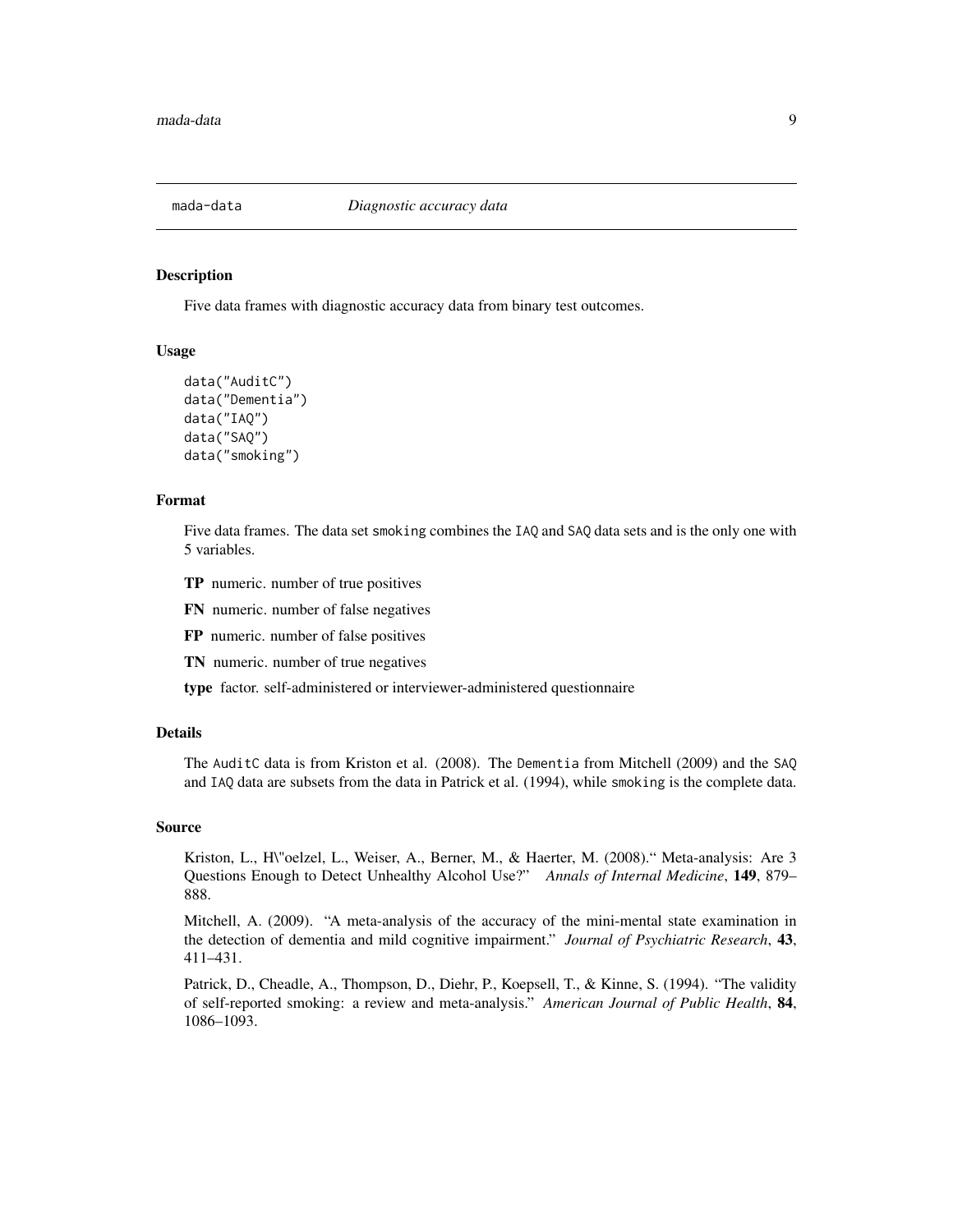<span id="page-9-1"></span><span id="page-9-0"></span>Given the frequencies of true positives, false negative, false positives and true negatives from primary diagnostic studies madad calculates various summary statistics. Apart from sensitivities, specificities and false positive rates the function also calculates the diagnostic odds ratio (DOR) and the positve and negative likelihood ratios, together with their respective confidence intervals. Also two hypothesis tests are calculated: one testing the equality of the sensitivities and the same for the false positive rates.

### Usage

```
madad(x = NULL, TP, FN, FP, TN, level = 0.95, correction = 0.5,
 correction.control = "all", method = "wilson", yates = TRUE,
  suppress = TRUE, ...)## S3 method for class 'madad'
```

```
print(x, digits = 3, ...)
```

| X                  | any object that can be converted to a data frame with integer variables TP, FN, FP<br>and TN, alternatively a matrix with column names including TP, FN, FP and TN.                                                                                                             |
|--------------------|---------------------------------------------------------------------------------------------------------------------------------------------------------------------------------------------------------------------------------------------------------------------------------|
| <b>TP</b>          | vector of integers, ingored if X is not NULL.                                                                                                                                                                                                                                   |
| <b>FN</b>          | vector of integers, ingored if X is not NULL.                                                                                                                                                                                                                                   |
| <b>FP</b>          | vector of integers, ingored if X is not NULL.                                                                                                                                                                                                                                   |
| <b>TN</b>          | vector of integers, ingored if X is not NULL.                                                                                                                                                                                                                                   |
| correction         | numeric, continuity correction applied to zero cells.                                                                                                                                                                                                                           |
| correction.control |                                                                                                                                                                                                                                                                                 |
|                    | character, if set to "all" (the default) the continuity correction is added to the<br>whole data if only one cell in one study is zero. If set to "single" the correction<br>is only applied to rows of the data which have a zero.                                             |
| level              | numeric, confidence level for the calculations of confidence intervals.                                                                                                                                                                                                         |
| method             | character, method used to calculate the confidence intervals for sensitivities,<br>specificities and false positive rates. One of "wald", "wilson", "agresti-coull",<br>"jeffreys", "modified wilson", "modified jeffreys", "clopper-pearson",<br>"arcsine", "logit", "witting" |
| yates              | logical, should a Yates correction be used for testing the equality of sensitivities<br>and specificities?                                                                                                                                                                      |
| digits             | integer, to what decimal place is the output to be rounded?                                                                                                                                                                                                                     |
| suppress           | logical, suppress the warning that is generated by prop. test when Chi-square<br>approximation may be incorrect.                                                                                                                                                                |
| $\cdots$           | further arguments to be passed on the other funtions (currently none).                                                                                                                                                                                                          |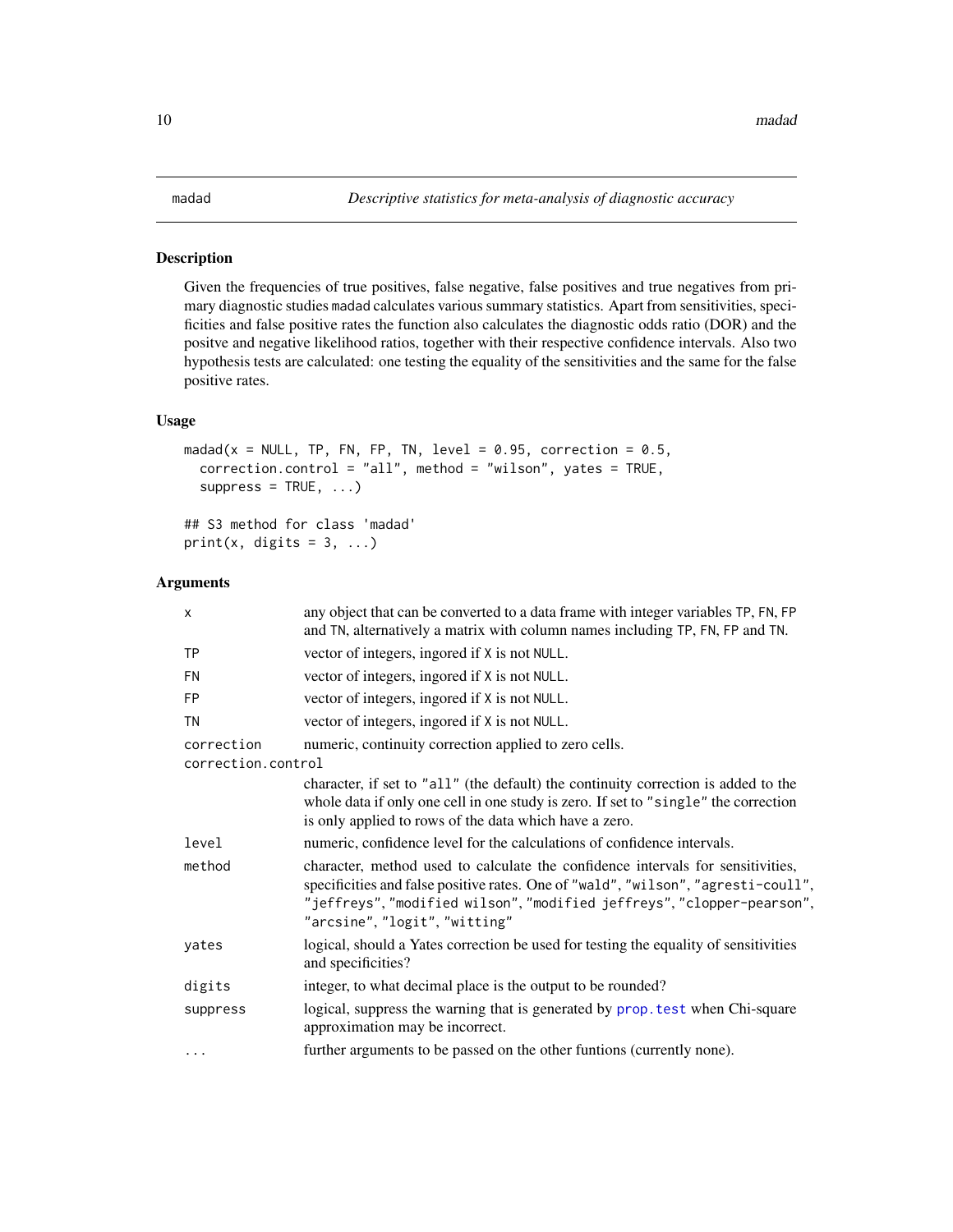#### <span id="page-10-0"></span>madad **11** and 11 and 11 and 11 and 11 and 11 and 11 and 11 and 11 and 11 and 11 and 11 and 11 and 11 and 11 and 11 and 11 and 11 and 11 and 11 and 11 and 12 and 12 and 12 and 12 and 12 and 12 and 12 and 12 and 12 and 12 a

### Details

All calculations are performed using the continuity corrected cell counts, so if there are zero cells, the sensitivities and specificities not equal to 1. This can be avoided by setting correction.control to "none".

The test for the equality of sensitivities and its counterpart for the specificities is based on prop. test. This function will occasionally output warnings.

### Value

An object of class madad which is essentially a list with the following components:

| sens                             | A list of two components, sens (the sensitivities) and sens.ci the confidence<br>intervals (a matrix with 2 columns).               |
|----------------------------------|-------------------------------------------------------------------------------------------------------------------------------------|
| spec                             | A list of two components, spec (the specificities) and spec. ci the confidence<br>intervals (a matrix with 2 columns).              |
| fpr                              | A list of two components, fpr (the false positive rates) and fpr. ci the confi-<br>dence intervals (a matrix with 2 columns).       |
| sens.htest                       | An object of class htest.                                                                                                           |
| spec.htest                       | An object of class htest.                                                                                                           |
| <b>DOR</b>                       | A list of two components, DOR the diagnostic odds ratios and DOR. ci the confi-<br>dence intervals (a matrix with 2 columns).       |
| posLR                            | A list of two components, posLR the positive likelihood ratios and posLR. ci the<br>confidence intervals (a matrix with 2 columns). |
| negLR                            | A list of two components, negLR the negative likelihood ratios and negLR.ci<br>the confidence intervals (a matrix with 2 columns).  |
| cor_sens_fpr                     | numeric, the correlation of the sensitivities and false-positive rates.                                                             |
| level                            | numeric                                                                                                                             |
| method                           | character                                                                                                                           |
| names                            | character vector, if the main argument of madad is a data frame with a variable<br>names these names are stored here.               |
| nobs                             | integer, number of primary studies.                                                                                                 |
| data                             | data frame, with columns TP, FN, FP and TN.                                                                                         |
| data.name                        | character, name of the main argument.                                                                                               |
| correction<br>correction.control | numeric                                                                                                                             |
|                                  | character                                                                                                                           |

### Author(s)

Philipp Doebler <philipp.doebler@googlemail.com>

### See Also

[madauni](#page-11-1)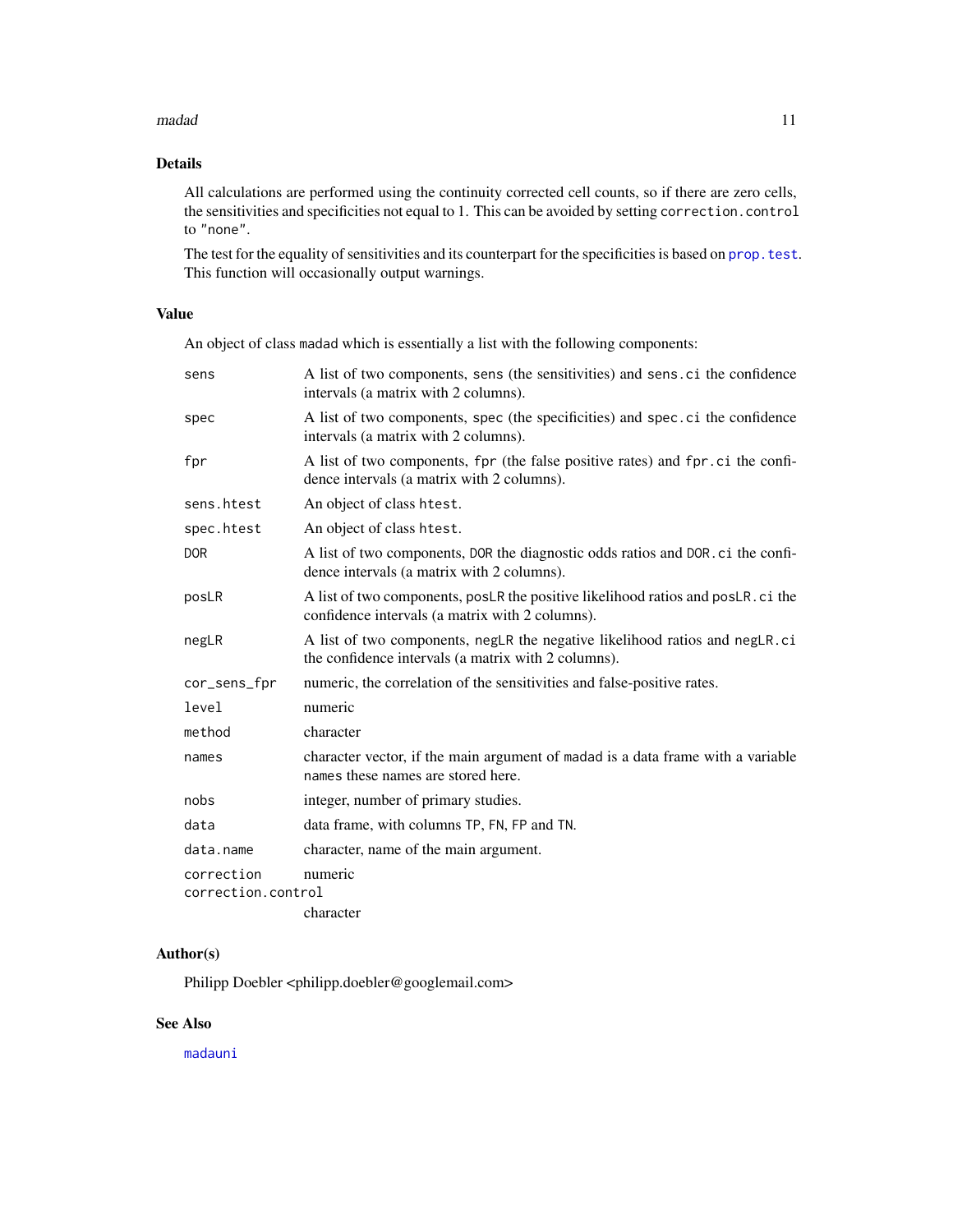<span id="page-11-0"></span>12 madauni madauni menyebabkan ke antara tersebut di kecamatan ke antara tersebut di kecamatan madauni mengena

#### Examples

```
data(AuditC)
AuditC.d <- madad(AuditC)
print(AuditC.d, digits = 2) #round everything to 2 digits
```
<span id="page-11-1"></span>madauni *Meta-Analyisis of univariate measures of diagnostic accuracy*

#### Description

The classic strategy to meta-analysis of diagnostic accuracy data is to pool a univariate measure of accuracy like the diagnostic odds ratio, the positive likelihood ratio or the negative likelihood ratio. For fixed effect estimation a Mantel-Haenszel estimator is implemented and for random effect estimation a DerSimonian-Laird estimator is available.

### Usage

madauni(x, type = "DOR", method = "DSL", suppress = TRUE,  $\ldots$ )

#### Arguments

| $\mathsf{X}$ | any object that can be converted to a data frame with integer variables TP, FN, FP<br>and TN, alternatively a matrix with column names including TP, FN, FP and TN. |
|--------------|---------------------------------------------------------------------------------------------------------------------------------------------------------------------|
| type         | character, what effect size should be pooled? Either "DOR", "posLR" or "negLR".                                                                                     |
| method       | character, method of estimation. Either "MH" or "DSL".                                                                                                              |
| suppress     | logical, should warnings produced by the internal call to madad be suppressed?                                                                                      |
| $\ddotsc$    | further arguments to be passed on to madad, for example correction.control.                                                                                         |

#### Details

First note that the function [madad](#page-9-1) is used to calculate effect measures. You can pass on arguments to this function via the ... arguments. This is especially useful for the correction.control and correction arguments, see the example.

The Mantel-Haenszel method performs fixed effect estimation of the effect sizes. For the DOR the variance of this estimator is calculated according to Robins et al. (1986) and for the likelihood ratios the variance is based on Greenland et al. (1985).

The DerSimonian-Laird method performs a random effects meta-analysis. For this  $\tau^2$ , the variance of the log-transformed effect size (DOR, positive or negative likelihood ratio) is calculated by the DerSimonian and Laird (1986) method. The confidence interval for  $\tau^2$  is derived by inverting the Q-Test of Viechtbauer (2007).

Zwindermann and Bossuyt (2008) argue, that univariate summary points like the likelihood ratios should be derived from the bivariate model of Reitsma et al (2005). The function [SummaryPts](#page-29-1), using output of [reitsma](#page-20-1) supports this approach.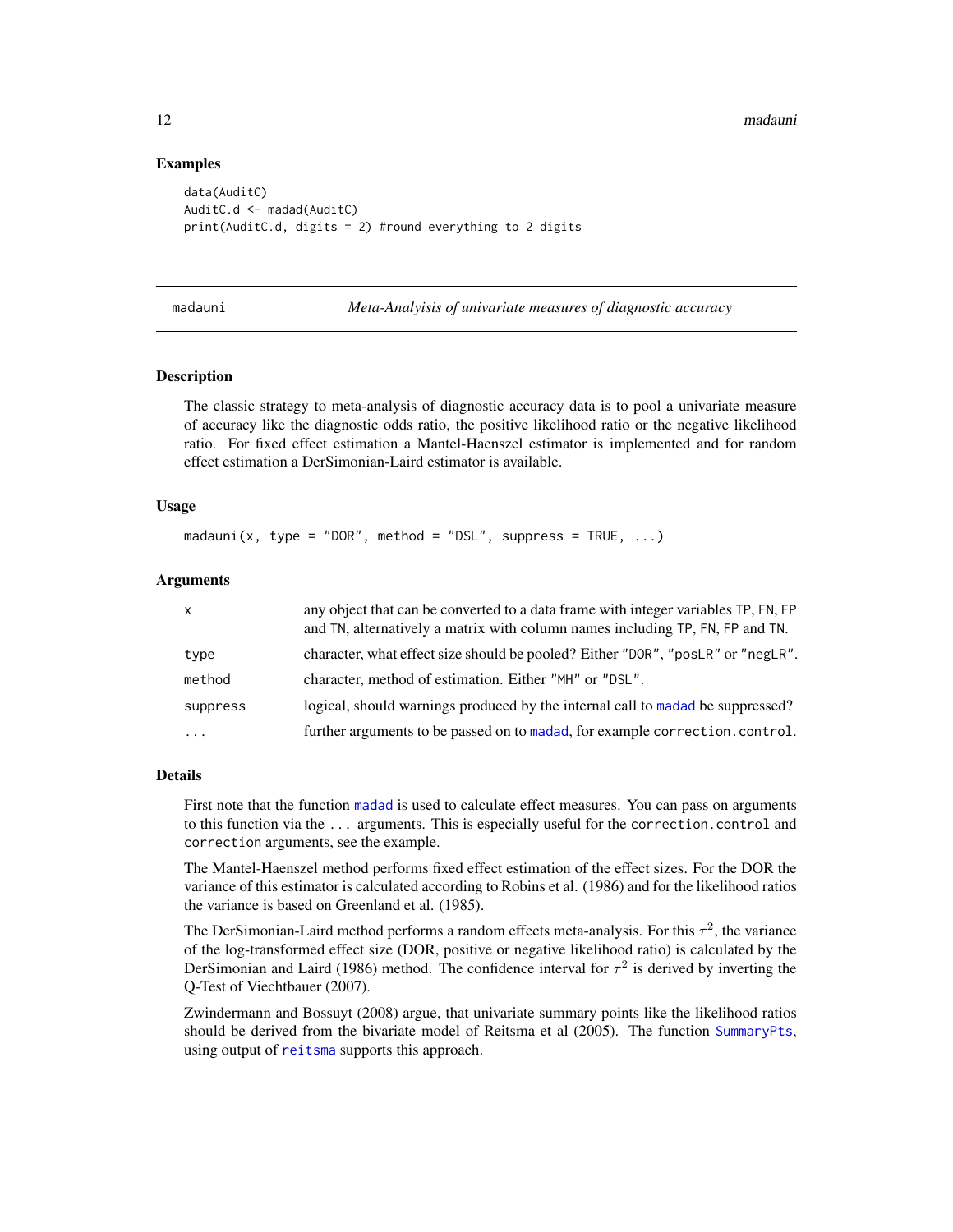#### <span id="page-12-0"></span>madauni **13**

#### Value

An object of class madauni, for which some standard methods are available, see [madauni-class](#page-13-1)

#### **Note**

Performing univariate meta-analysis of diagnostic studies can not be recommended anymore now that bivariate methods are available, at least not if a reasonable number of primary studies is availabel. The package mada provides this functionality for exploratory purposes and for meta-analysis of a small number of studies. The prefered way is to use [reitsma](#page-20-1) in conjunction with [SummaryPts](#page-29-1).

The default value of correction.control used [madad](#page-9-1) (and hence in the calculation of the effect sizes for madauni) is "all", i.e. the continuity correction is added to all studies if any has a zero cell. This is a different default value than the metafor package uses. Set correction.control to "single" to arrive at the same values.

### Author(s)

Philipp Doebler <philipp.doebler@googlemail.com>

#### References

DerSimonian, R. and Laird, N. (1986). "Meta-analysis in clinical trials." *Controlled clinical trials*, 7, 177–188.

Greenland, S. and Robins, J.M. (1985). "Estimation of a Common Effect Parameter from Sparse Follow-Up Data." *Biometrics*, 41, 55–68.

Reitsma, J., Glas, A., Rutjes, A., Scholten, R., Bossuyt, P., & Zwinderman, A. (2005). "Bivariate analysis of sensitivity and specificity produces informative summary measures in diagnostic reviews." *Journal of Clinical Epidemiology*, 58, 982–990.

Robins, J. and Greenland, S. and Breslow, N.E. (1986). "A general estimator for the variance of the Mantel-Haenszel odds ratio." *American Journal of Epidemiology*, 124, 719–723.

Viechtbauer, W. (2007). "Confidence intervals for the amount of heterogeneity in meta-analysis." *Statistics in Medicine*, 26, 37–52.

Zwinderman, A., & Bossuyt, P. (2008). "We should not pool diagnostic likelihood ratios in systematic reviews."*Statistics in Medicine*, 27, 687–697.

#### See Also

[madauni-class](#page-13-1), [reitsma](#page-20-1), [SummaryPts](#page-29-1)

#### Examples

data(AuditC)

```
## First example: DOR meta-analysis
AuditC.uni <- madauni(AuditC)
summary(AuditC.uni)
```
## Second example: sensitivity analysis ## Do continuity corrections make a difference?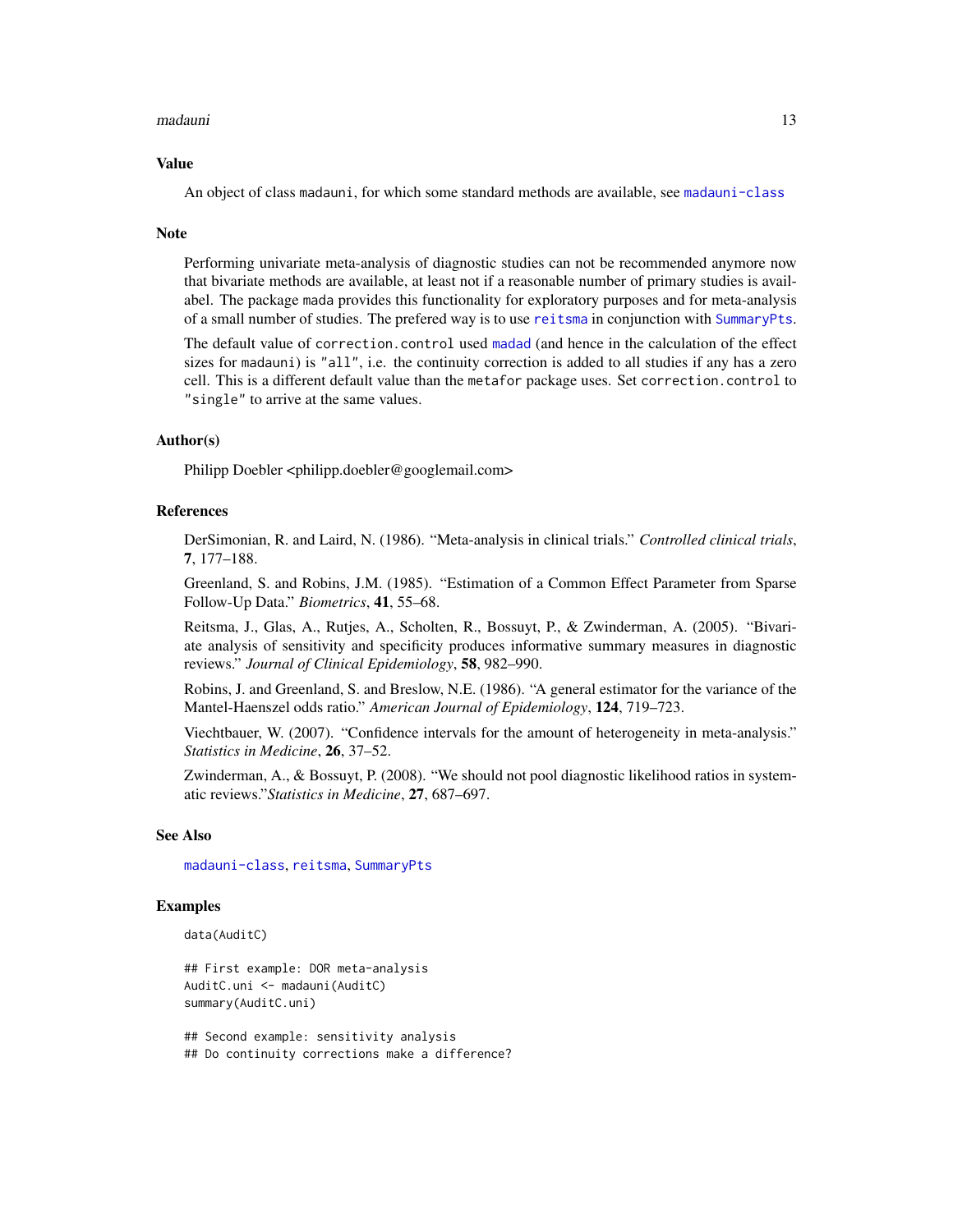```
AuditC.uni_low <- madauni(AuditC, correction = 0.1)
AuditC.uni_single <- madauni(AuditC,
         correction.control = "single") ## default is "all"
confint(AuditC.uni)
confint(AuditC.uni_low)
confint(AuditC.uni_single)
```
<span id="page-13-1"></span>madauni-class *Methods for the class* madauni*.*

#### Description

Various methods for the output of the function [madauni](#page-11-1). Also the default method [confint](#page-0-0) works for this class.

### Usage

```
## S3 method for class 'madauni'
print(x, digits = 3, ...)
## S3 method for class 'madauni'
vcov(object, ...)
## S3 method for class 'madauni'
summary(object, level = 0.95, ...)
## S3 method for class 'summary.madauni'
print(x, digits = 3, ...)
```
### Arguments

| <b>X</b>  | An object of class madauni.                                                |
|-----------|----------------------------------------------------------------------------|
| object    | An object of class madauni.                                                |
| level     | numeric, the confidence level for the confidence intervals in the summary. |
| digits    | integer indicating the number of decimal places to round to.               |
| $\ddotsc$ | arguments to be passed to methods                                          |

### Value

summary.madauni returns a list of class summary.madauni which is printed with print.summary.madauni.

#### Author(s)

Philipp Doebler <philipp.doebler@googlemail.com>

### See Also

[madauni](#page-11-1)

<span id="page-13-0"></span>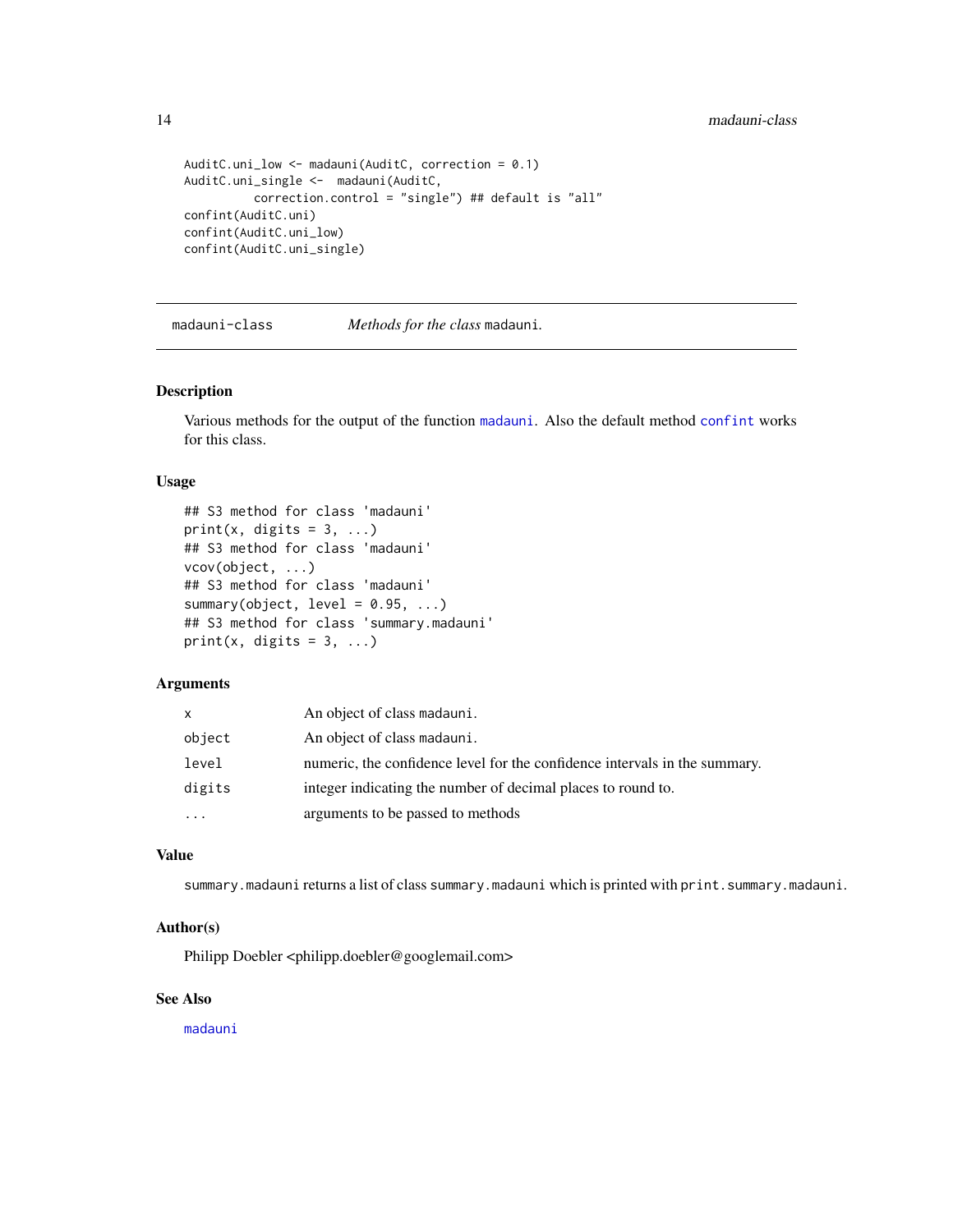<span id="page-14-0"></span>

The approach to SROC curve modeling is described in the paper of Moses, Shapiro and Littenberg (1993). It is considered outdated and is included in mada so that users can reproduce older results and compare different SROC curves.

### Usage

```
mslSROC(data = NULL, subset=NULL,
 TP="TP", FN="FN", FP="FP", TN="TN",
  fpr = NULL, extrapolate = FALSE,
  correction = 0.5, correction.control = "all",
  add = FALSE, 1ty = 1, 1wd = 1, col = 1, ...)
```

| data        | any object that can be converted to a data frame with integer variables for ob-<br>served frequencies of true positives, false negatives, false positives and true neg-<br>atives. The names of the variables are provided by the arguments TP, FN, FP and<br>TN (see their defaults). Alternatively the data can be a matrix with column names<br>including TP, FN, FP and TN. If no data is specified, the function will check the<br>TP, FN, FP and TN arguments. |
|-------------|----------------------------------------------------------------------------------------------------------------------------------------------------------------------------------------------------------------------------------------------------------------------------------------------------------------------------------------------------------------------------------------------------------------------------------------------------------------------|
| <b>TP</b>   | character or integer: name for vector of integers that is a variable of data or a<br>vector of integers. If data is not NULL, names are expected, otherwise integers<br>are.                                                                                                                                                                                                                                                                                         |
| <b>FN</b>   | character or integer: name for vector of integers that is a variable of data or a<br>vector of integers. If data is not NULL, names are expected, otherwise integers<br>are.                                                                                                                                                                                                                                                                                         |
| <b>FP</b>   | character or integer: name for vector of integers that is a variable of data or a<br>vector of integers. If data is not NULL, names are expected, otherwise integers<br>are.                                                                                                                                                                                                                                                                                         |
| <b>TN</b>   | character or integer: name for vector of integers that is a variable of data or a<br>vector of integers. If data is not NULL, names are expected, otherwise integers<br>are.                                                                                                                                                                                                                                                                                         |
| subset      | the rows of data to be used as a subset in all calculations. If NULL (the default)<br>then the complete data is considered.                                                                                                                                                                                                                                                                                                                                          |
| fpr         | Points between 0 and 1 on which to draw the SROC curve. Should be tightly<br>spaced. If set to NULL, the default, it will be the vector of numbers 0.01, 0.02, , 0.99<br>and is truncated if the extrapolate argument is FALSE.                                                                                                                                                                                                                                      |
| extrapolate | logical, should the SROC curve be extrapolated beyond the region where false<br>positive rates are observed?                                                                                                                                                                                                                                                                                                                                                         |
| correction  | numeric, continuity correction applied if zero cells                                                                                                                                                                                                                                                                                                                                                                                                                 |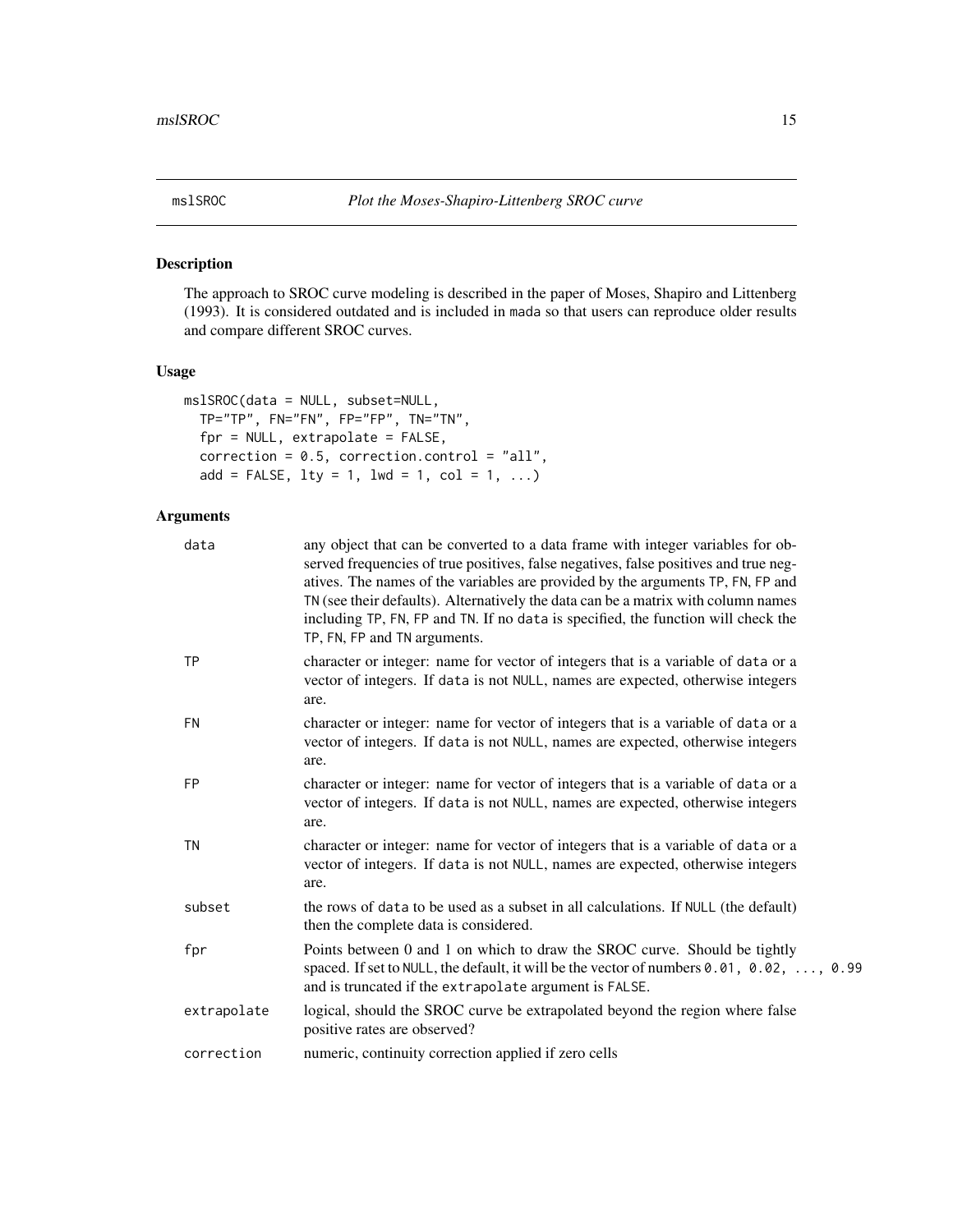#### <span id="page-15-0"></span>correction.control

|          | character, if set to "all" (the default) the continuity correction is added to the<br>whole data if only one cell in one study is zero. If set to "single" the correction<br>is only applied to rows of the data which have a zero. |
|----------|-------------------------------------------------------------------------------------------------------------------------------------------------------------------------------------------------------------------------------------|
| add      | logical, should the SROC curve be added to an existing plot?                                                                                                                                                                        |
| lty      | line type, see lines.                                                                                                                                                                                                               |
| lwd      | line width, see lines.                                                                                                                                                                                                              |
| col      | color of SROC, see lines.                                                                                                                                                                                                           |
| $\cdots$ | arguments to be passed on to plotting functions.                                                                                                                                                                                    |

#### Details

Details are found in the paper of Moses, Shapiro and Littenberg (1993).

### Value

Besides plotting the SROC, an [invisible](#page-0-0) list is returned which contains the parameters of the SROC.

#### Author(s)

Philipp Doebler <philipp.doebler@googlemail.com>

#### References

Moses L.E., Shapiro D., & Littenberg B. (1993) "Combining independent studies of a diagnostic test into a summary ROC curve: data-analytic approaches and some additional considerations." *Statistics in Medicine*, 12, 1293–1316.

#### See Also

[reitsma-class](#page-22-1), [talpha](#page-31-1), [SummaryPts](#page-29-1)

#### Examples

```
## First Example
data(Dementia)
ROCellipse(Dementia)
mslSROC(Dementia, add = TRUE) # Add the MSL-SROC to this plot
## Second Example
# Make a fancy plot and look at the coefficients
msl_Dementia <- mslSROC(Dementia, col = 3, lwd = 3, lty = 3)
```
- msl\_Dementia\$A2 # intercept on logit SROC space
- msl\_Dementia\$B2 # slope on logit SROC space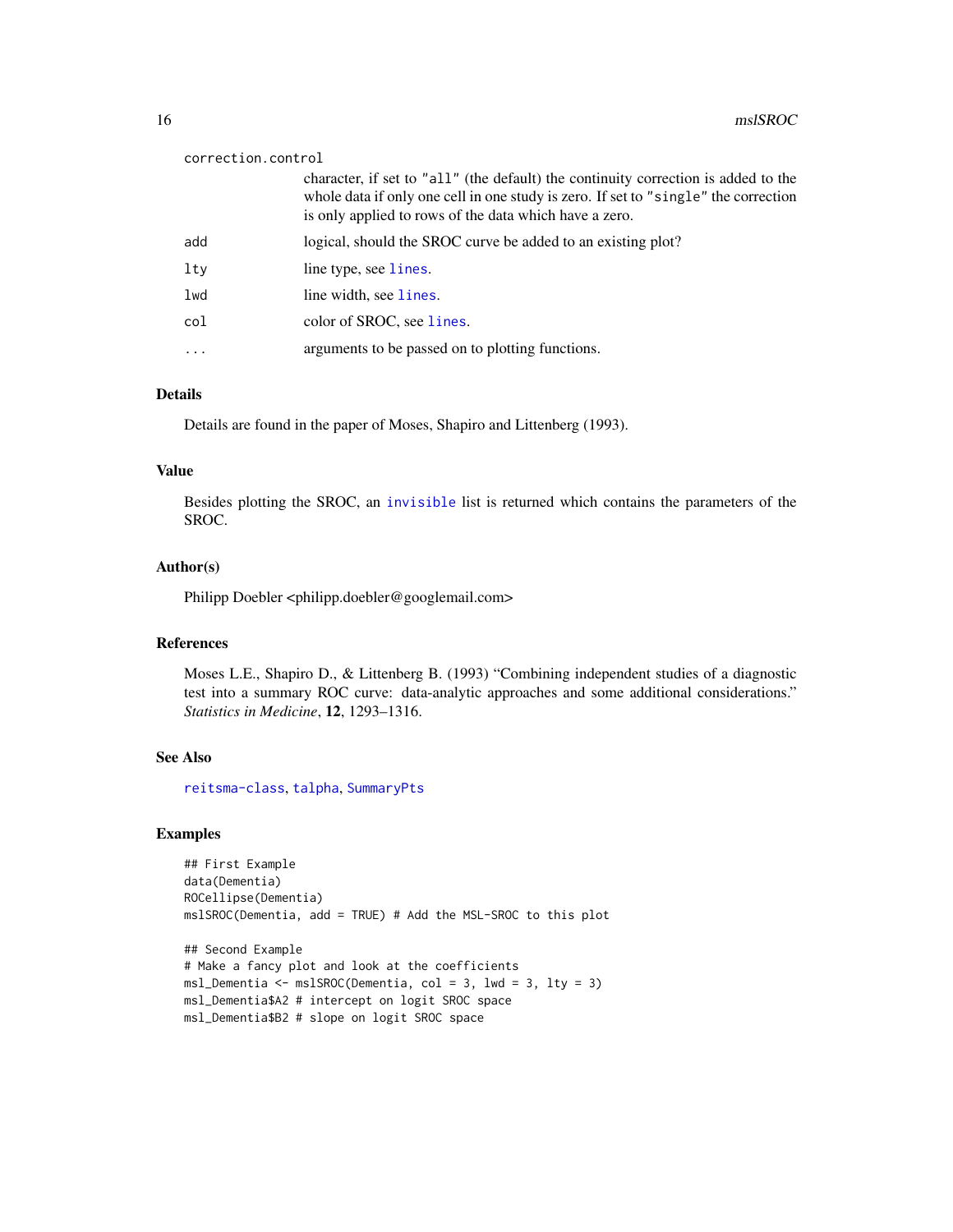<span id="page-16-1"></span><span id="page-16-0"></span>phm *Diagnostic Meta-Analysis with the proportional hazards model approach of Holling et.al (2012)*

### Description

The function fits the model of Holling et al. (2012). The adjusted profile maximum likelihood estimator (APMLE) is implemented for homogeneity and heterogeneity of primary studies.

### Usage

```
phm(data, ...)
## Default S3 method:
phm(data = NULL, subset=NULL,
    TP="TP", FN="FN", FP="FP", TN="TN",
    correction = 0.5, correction.control = "all",
   hetero = TRUE, estimator = "APMLE", l = 100, ...
```

| data                             | any object that can be converted to a data frame with integer variables TP, FN, FP<br>and TN, alternatively a matrix with column names including TP, FN, FP and TN.                                                                 |  |
|----------------------------------|-------------------------------------------------------------------------------------------------------------------------------------------------------------------------------------------------------------------------------------|--|
| subset                           | the rows of data to be used as a subset in all calculations. If NULL (the default)<br>then the complete data is considered.                                                                                                         |  |
| <b>TP</b>                        | character or integer: name for vector of integers that is a variable of data or a<br>vector of integers. If data is not NULL, names are expected, otherwise integers<br>are.                                                        |  |
| <b>FN</b>                        | character or integer: name for vector of integers that is a variable of data or a<br>vector of integers. If data is not NULL, names are expected, otherwise integers<br>are.                                                        |  |
| <b>FP</b>                        | character or integer: name for vector of integers that is a variable of data or a<br>vector of integers. If data is not NULL, names are expected, otherwise integers<br>are.                                                        |  |
| <b>TN</b>                        | character or integer: name for vector of integers that is a variable of data or a<br>vector of integers. If data is not NULL, names are expected, otherwise integers<br>are.                                                        |  |
| correction<br>correction.control | numeric, continuity correction applied if zero cells                                                                                                                                                                                |  |
|                                  | character, if set to "all" (the default) the continuity correction is added to the<br>whole data if only one cell in one study is zero. If set to "single" the correction<br>is only applied to rows of the data which have a zero. |  |
| hetero                           | logical, should heterogeneity of studies be assumed? Will fit model for homo-<br>geneity otherwise.                                                                                                                                 |  |
| estimator                        | character, determines estimator used. Currently only APMLE is available.                                                                                                                                                            |  |
| 1                                | interger, number of iterations for fixed point algorithm                                                                                                                                                                            |  |
| $\ddots$                         | arguments passed on to other functions (currently not used)                                                                                                                                                                         |  |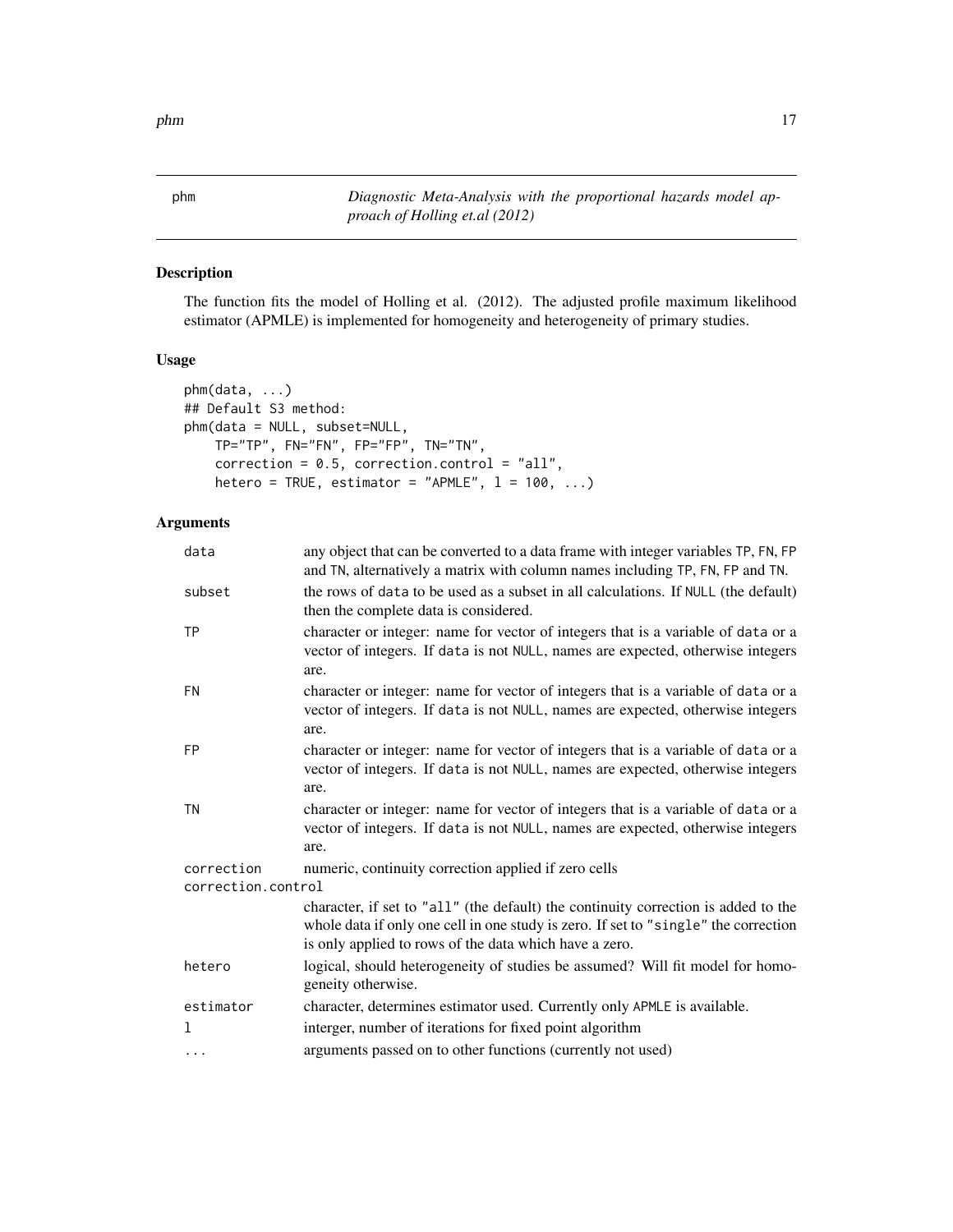### Details

The model of Holling et al. (2012) assumes that the relationship between false positive rates  $u$  and and sensitivities  $p$  can be described by

 $u^{\theta} = p,$ 

where  $\theta$  is the diagnostic accuracy parameter. If homogeneity of the studies can be assumed,  $\theta$  is estimated as a fixed effect. Under heterogeneity a random effect with variance  $\tau^2$  describes the variation of the diagnostic accuracy parameter in the population of studies. Since the error of each observed  $\theta$  depends only on the sample size and  $\theta$  the model has only one parameter in the case of homogeneity and two parameters under heterogeneity, making it suitable for diagnostic metaanalysis with low sample size. Estimation proceeds by a fixed point algorithm derived from the adjusted profile likelihood. More details on the computational approach can be found in Holling et al. (2012).

### Value

An object of the class phm for which many standard methods are available. See [phm-class](#page-18-1) for details.

#### Author(s)

Philipp Doebler <philipp.doebler@googlemail.com>, Walailuck Boehning (original implementation of estimation algorithm)

### References

Holling, H., Boehning W., Boehning, D. (2012) "Meta-Analysis of Diagnostic Studies based upon SROC-Curves: a Mixed Model Approach using a Proportional Hazards Model." *Statistical Modelling*, 12, 347???-375.

### See Also

[phm-class](#page-18-1)

#### Examples

```
data(AuditC)
(fit <- phm(AuditC))
summary(fit)
plot(fit)
```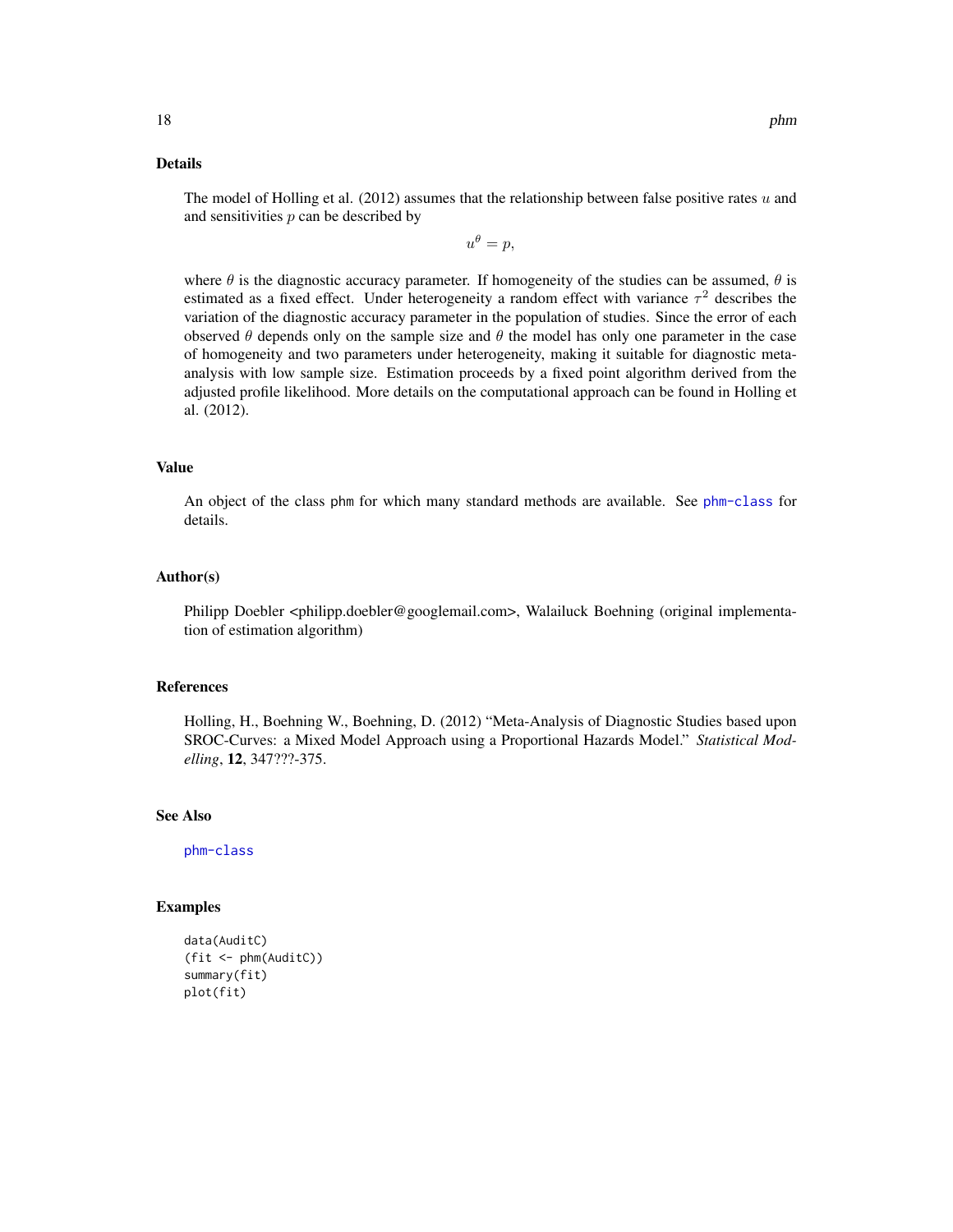<span id="page-18-1"></span><span id="page-18-0"></span>

Objects of the class [phm](#page-16-1) are output by the function with the same name. Apart from standard methods the function sroc provides SROC curves and confidence bands for model fits.

#### Usage

```
## S3 method for class 'phm'
print(x, \ldots)## S3 method for class 'phm'
summary(object, level = 0.95, ...)
## S3 method for class 'phm'
\text{smoc}(fit, fpr = 1:99/100, ...)## S3 method for class 'phm'
plot(x, extrapolate = FALSE, confband = TRUE, level = 0.95,ylim = c(0,1), xlim = c(0,1), sroclty = 1, sroclwd = 1,
     confbandlty = 2, confbandlwd = 0.5, ...)
```

| $\times$    | a phm object.                                                                                                   |
|-------------|-----------------------------------------------------------------------------------------------------------------|
| object      | a phm object.                                                                                                   |
| fit         | a phm object.                                                                                                   |
| level       | numeric, the confidence level for calculations of confidence intervals (summary)<br>or confidence bands (plot). |
| fpr         | numeric, the false positives rates for which to calculate the predicted sensitivi-<br>ties.                     |
| extrapolate | logical, should the sroc curve be plotted beyond the observed false positive<br>rates?                          |
| confband    | logical, should confidence bands be plotted?                                                                    |
| ylim        | numeric of length 2, which section of the sensitivities to plot?                                                |
| xlim        | numeric of length 2, which section of the false positive rates to plot?                                         |
| sroclty     | integer, line type of the SROC curve                                                                            |
| sroclwd     | integer, line width of the SROC curve                                                                           |
| confbandlty | integer, line type of the SROC curve's confidence band                                                          |
| confbandlwd | integer, line width of the SROC curve's confidence band                                                         |
| .           | arguments to be passed on to other functions                                                                    |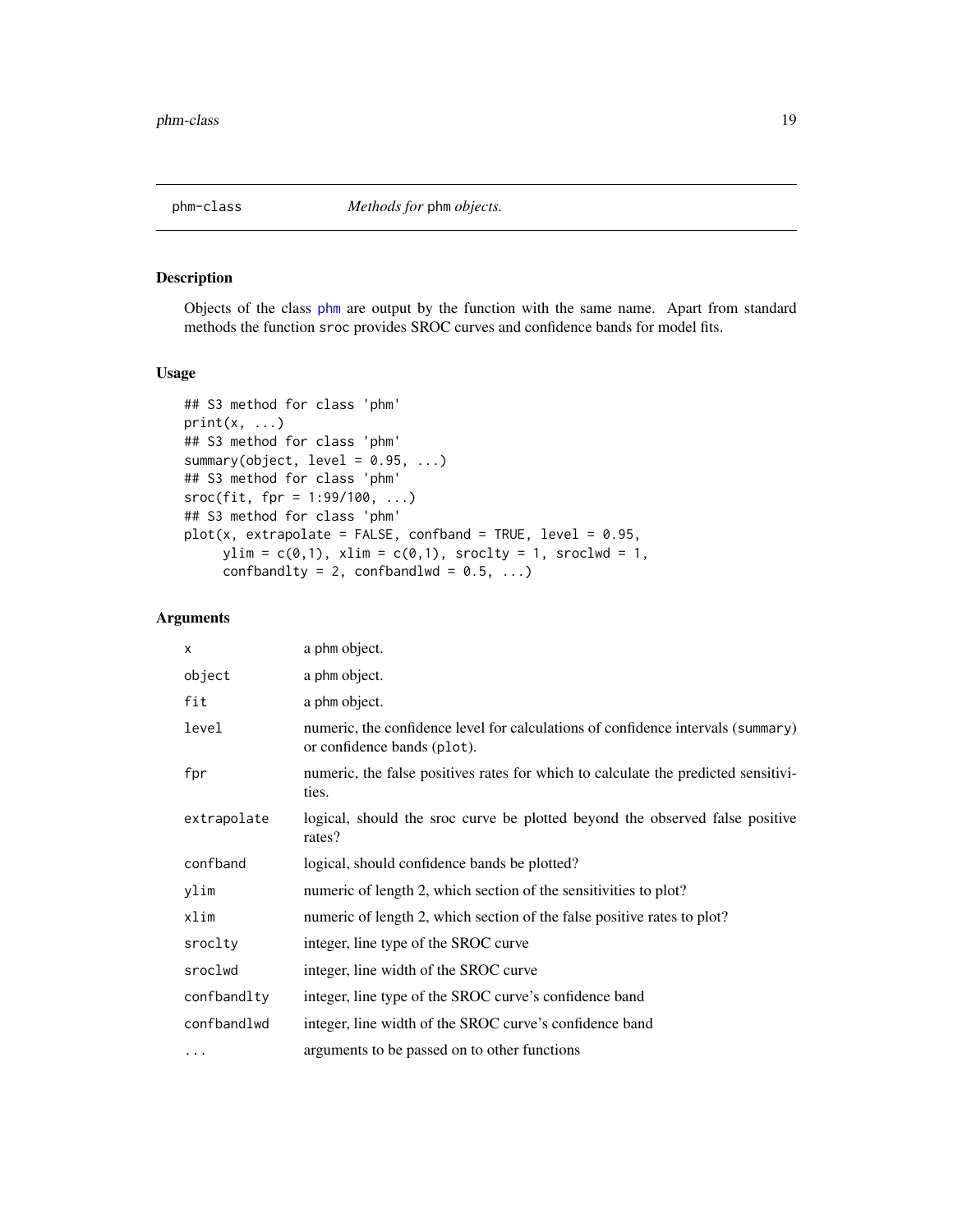#### <span id="page-19-0"></span>Details

The SROC curve is derived from the model formula. The confidence bands are calculated from the bounds of the confidence interval for the diagnostic accuracy parameter  $\theta$ . The parameter and its confidence interval are then also used to calculate the AUC and partial AUC using the formulae

$$
AUC(a,b) = \int_a^b u^{\theta} du = \frac{1}{\theta+1} [b^{\theta+1} - a^{\theta+1}],
$$

$$
AUC = AUC(0,1)
$$

and

$$
pAUC = \frac{1}{b-a}AUC(a,b),
$$

where  $a$  is the lower bound of the observed false positive rates and  $b$  the upper.

### Value

The sroc function returns a matrix ready for plotting. Each row corresponds to one point in ROC space.

#### Author(s)

Philipp Doebler <philipp.doebler@googlemail.com>

### References

Holling, H., Boehning D., Boehning, W. (2012) "Meta-Analysis of Diagnostic Studies based upon SROC-Curves: a Mixed Model Approach using a Proportional Hazards Model." *Statistical Modelling*, 12, 347–375.

### See Also

[phm](#page-16-1)

### Examples

```
# load data
data(AuditC)
# fit model
fit <- phm(AuditC)
#calculate a SROC curve, but do not plot it
sroc.AuditC <- sroc(fit)
# plot the SROC curve in ROC space as a line
plot(sroc.AuditC, type = "l")
# Fancy version using plot
plot(fit)
```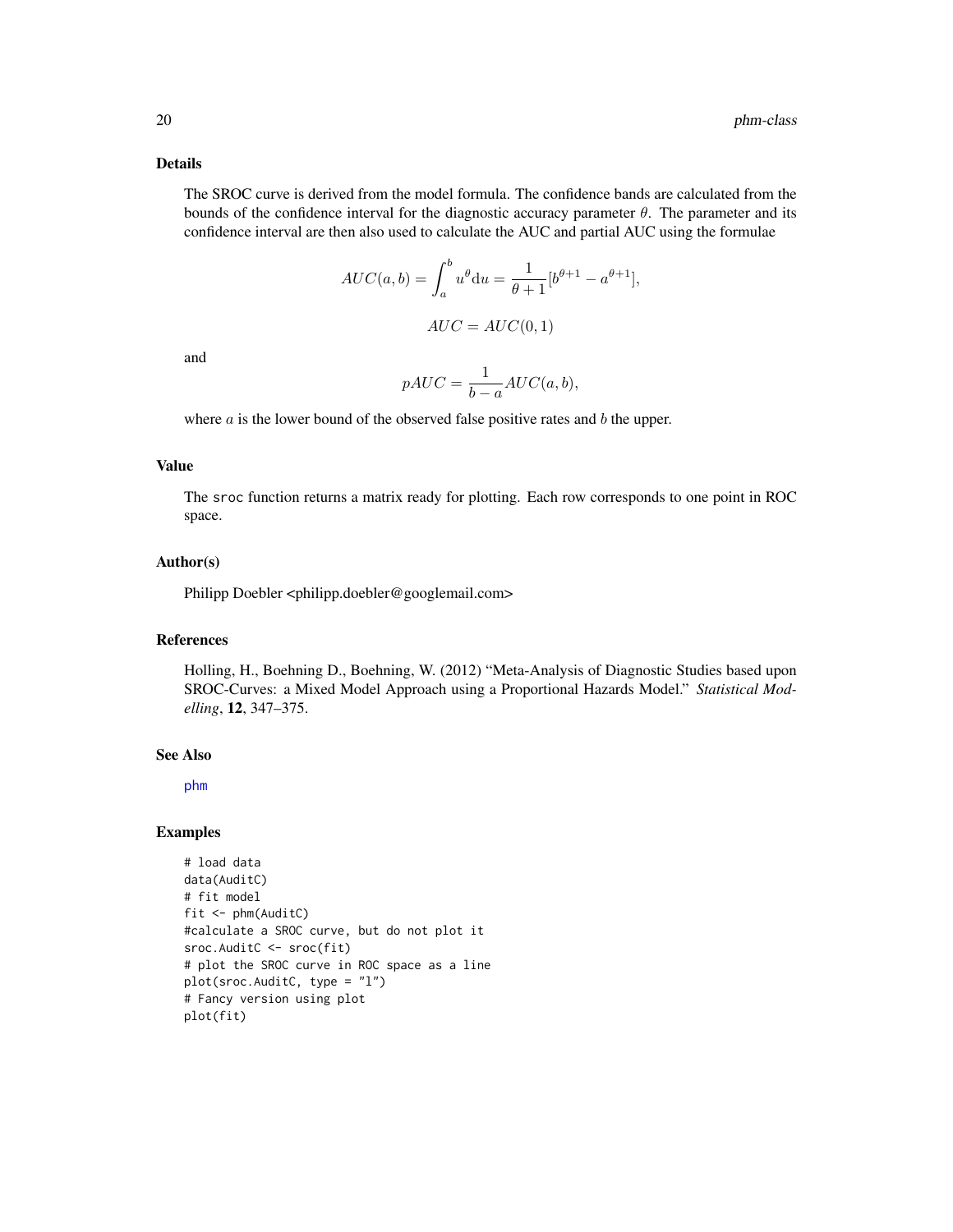<span id="page-20-1"></span><span id="page-20-0"></span>

The function fits the bivariate model of Reitsma et al. (2005) that Harbord et al. (2007) have shown to be equivalent to the HSROC of Rutter&Gatsonis (2001). We specify the model as a linear mixed model with known variances of the random effects, similar to the computational approach by Reitsma et al. (2005). Variance components are estimated by restricted maximum likelihood (REML) as a default but ML estimation is available as well. In addition meta-regression is possible and the use of other transformations than the logit, using the approach of Doebler et al. (2012).

#### Usage

```
reitsma(data, ...)
## Default S3 method:
reitsma(data = NULL, subset=NULL, formula = NULL,
        TP="TP", FN="FN", FP="FP", TN="TN",
         alphasens = 1, alphafpr = 1,
         correction = 0.5, correction.control = "all",
        method = "reml",control = list(), ...)
```

| data      | any object that can be converted to a data frame with integer variables for ob-<br>served frequencies of true positives, false negatives, false positives and true neg-<br>atives. The names of the variables are provided by the arguments TP, FN, FP and<br>TN (see their defaults). Alternatively the data can be a matrix with column names<br>including TP, FN, FP and TN. If no data is specified, the function will check the<br>TP, FN, FP and TN arguments. |
|-----------|----------------------------------------------------------------------------------------------------------------------------------------------------------------------------------------------------------------------------------------------------------------------------------------------------------------------------------------------------------------------------------------------------------------------------------------------------------------------|
| <b>TP</b> | character or integer: name for vector of integers that is a variable of data or a<br>vector of integers. If data is not NULL, names are expected, otherwise integers<br>are.                                                                                                                                                                                                                                                                                         |
| <b>FN</b> | character or integer: name for vector of integers that is a variable of data or a<br>vector of integers. If data is not NULL, names are expected, otherwise integers<br>are.                                                                                                                                                                                                                                                                                         |
| FP.       | character or integer: name for vector of integers that is a variable of data or a<br>vector of integers. If data is not NULL, names are expected, otherwise integers<br>are.                                                                                                                                                                                                                                                                                         |
| TN        | character or integer: name for vector of integers that is a variable of data or a<br>vector of integers. If data is not NULL, names are expected, otherwise integers<br>are.                                                                                                                                                                                                                                                                                         |
| subset    | the rows of data to be used as a subset in all calculations. If NULL (the default)<br>then the complete data is considered.                                                                                                                                                                                                                                                                                                                                          |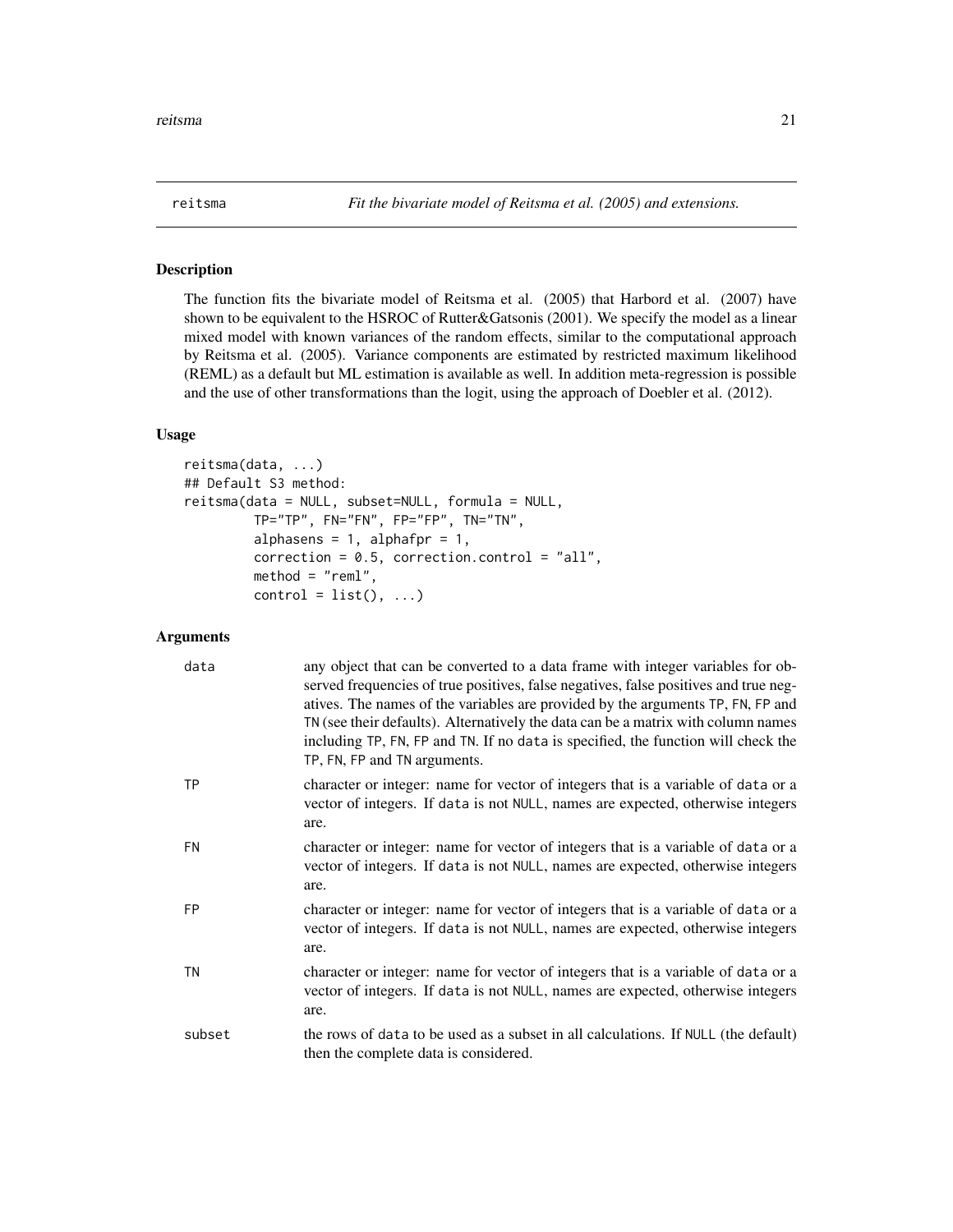<span id="page-21-0"></span>

| formula            | Formula for meta-regression using standard formula. The left hand side of this<br>formula must be cbind(tsens, tfpr) and if formula is NULL (the default),<br>then the formula cbind(tsens, tfpr) $\sim$ 1 is used, i.e. a model without<br>covariates. |
|--------------------|---------------------------------------------------------------------------------------------------------------------------------------------------------------------------------------------------------------------------------------------------------|
| alphasens          | Transformation parameter for (continuity corrected) sensitivities, see details. If<br>set to 1 (the default) the logit transformation is used.                                                                                                          |
| alphafpr           | Transformation parameter for (continuity corrected) false positive rates, see de-<br>tails                                                                                                                                                              |
| correction         | numeric, continuity correction applied if zero cells                                                                                                                                                                                                    |
| correction.control | character, if set to "all" (the default) the continuity correction is added to the<br>whole data if only one cell in one study is zero. If set to "single" the correction<br>is only applied to rows of the data which have a zero.                     |
| method             | character, either "fixed", "ml", "mm", "vc" or "reml" (the default)                                                                                                                                                                                     |
| control            | a list of control parameters, see the documentation of mymeta.                                                                                                                                                                                          |
|                    | arguments to be passed on to other functions, currently ignored                                                                                                                                                                                         |

### Details

In a first step the observed frequencies are continuity corrected if values of 0 or 1 would result for the sensitivity or false positive rate otherwise. Then the sensitivities and false positive rates are transformed using the transformation

 $x \mapsto t_\alpha(x) := \alpha \log(x) - (2 - \alpha) \log(1 - x).$ 

Note that for  $\alpha = 1$ , the default value, the logit transformation results, i.e. the approach of Reitsma et al. (2005). A bivariate random effects model is then fitted to the pairs of transformed sensitivities and false positive rates.

Parameter estimation makes use of the fact that the fixed effect parameters can be profiled in the likelihood. Internally the function [mvmeta](#page-0-0) is called. Currently only standard errors for the fixed effects are available. Note that when using method =  $"mm"$  or method =  $"vc",$  no likelihood can be computed and hence no AIC or BIC values.

If you want other summary points like negative or positive likelihood ratios, see [SummaryPts](#page-29-1).

#### Value

An object of the class reitsma for which many standard methods are available. See [reitsma-class](#page-22-1) for details.

#### Author(s)

Philipp Doebler <philipp.doebler@googlemail.com>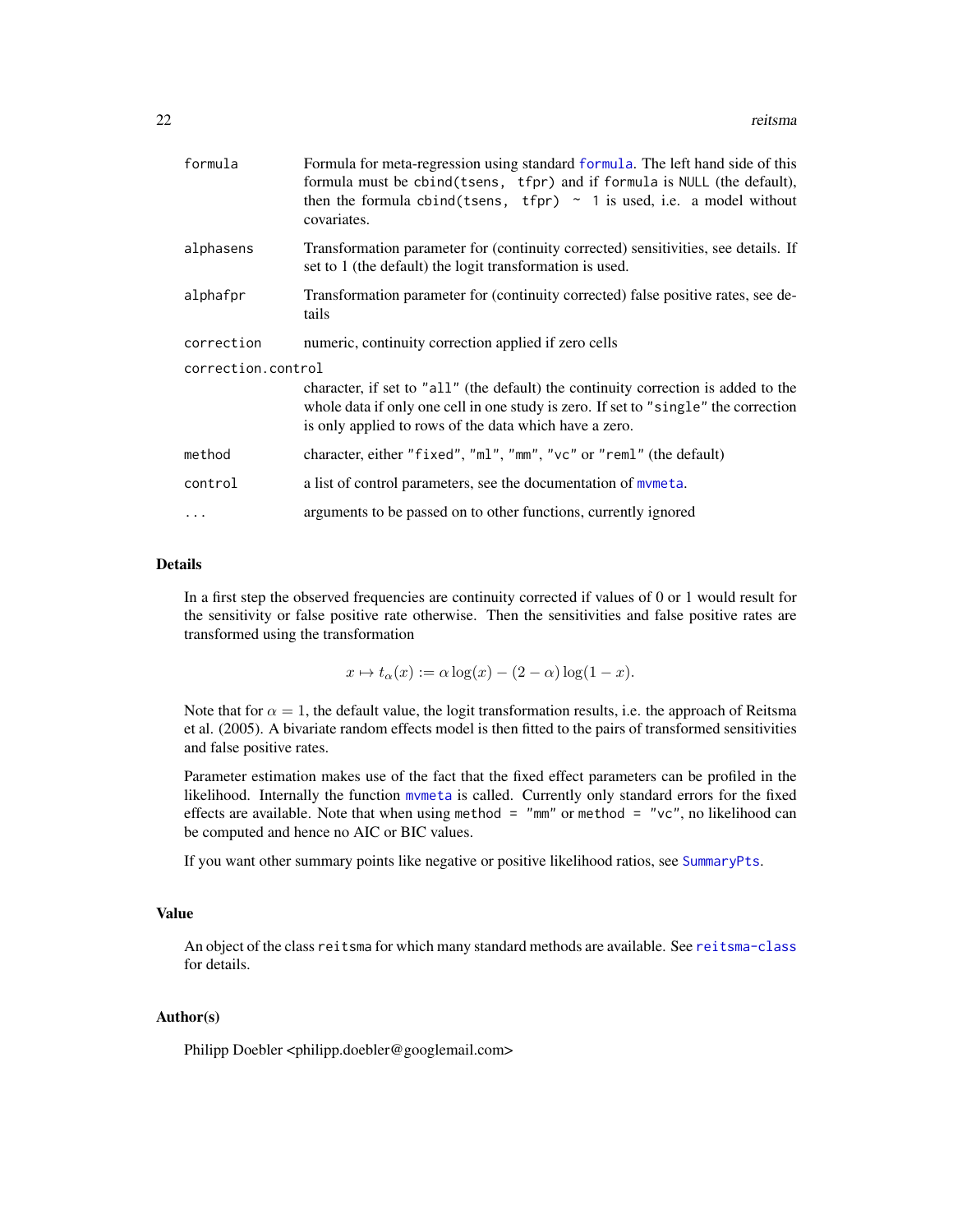#### <span id="page-22-0"></span>reitsma-class 23

#### References

Rutter, C., & Gatsonis, C. (2001). "A hierarchical regression approach to meta-analysis of diagnostic test accuracy evaluations." *Statistics in Medicine*, 20, 2865–2884.

Reitsma, J., Glas, A., Rutjes, A., Scholten, R., Bossuyt, P., & Zwinderman, A. (2005). "Bivariate analysis of sensitivity and specificity produces informative summary measures in diagnostic reviews." *Journal of Clinical Epidemiology*, 58, 982–990.

Harbord, R., Deeks, J., Egger, M., Whiting, P., & Sterne, J. (2007). "A unification of models for meta-analysis of diagnostic accuracy studies." *Biostatistics*, 8, 239–251.

Doebler, P., Holling, H., Boehning, D. (2012) "A Mixed Model Approach to Meta-Analysis of Diagnostic Studies with Binary Test Outcome." *Psychological Methods*, to appear

#### See Also

[reitsma-class](#page-22-1), [talpha](#page-31-1), [SummaryPts](#page-29-1)

### Examples

```
data(Dementia)
(fit <- reitsma(Dementia))
summary(fit)
plot(fit)
## Meta-Regression
data(smoking)
## use type of questionnaire as covariate
(fit <- reitsma(smoking, formula = cbind(tsens, tfpr) ~ type))
summary(fit) ## sensitivities significantly lower for SAQ
```
<span id="page-22-1"></span>reitsma-class *Methods for* reitsma *objects.*

#### Description

Objects of the class [reitsma](#page-20-1) are output by the function with the same name. Apart from standard methods the functions sroc, mcsroc and ROCellipse provide SROC curves and confidence regions for fits.

#### Usage

```
## S3 method for class 'reitsma'
print(x, digits = 4, ...)
## S3 method for class 'reitsma'
summary(object, level = 0.95, sroc.type = "ruttergatsonis", ...)
## S3 method for class 'reitsma'
\text{smoc}(fit, fpr = 1:99/100, type = "ruttergatsonis", return_function = FALSE, ...)## S3 method for class 'reitsma'
mcsroc(fit, fpr = 1:99/100, replications = 10000, lambda = 100, ...)
```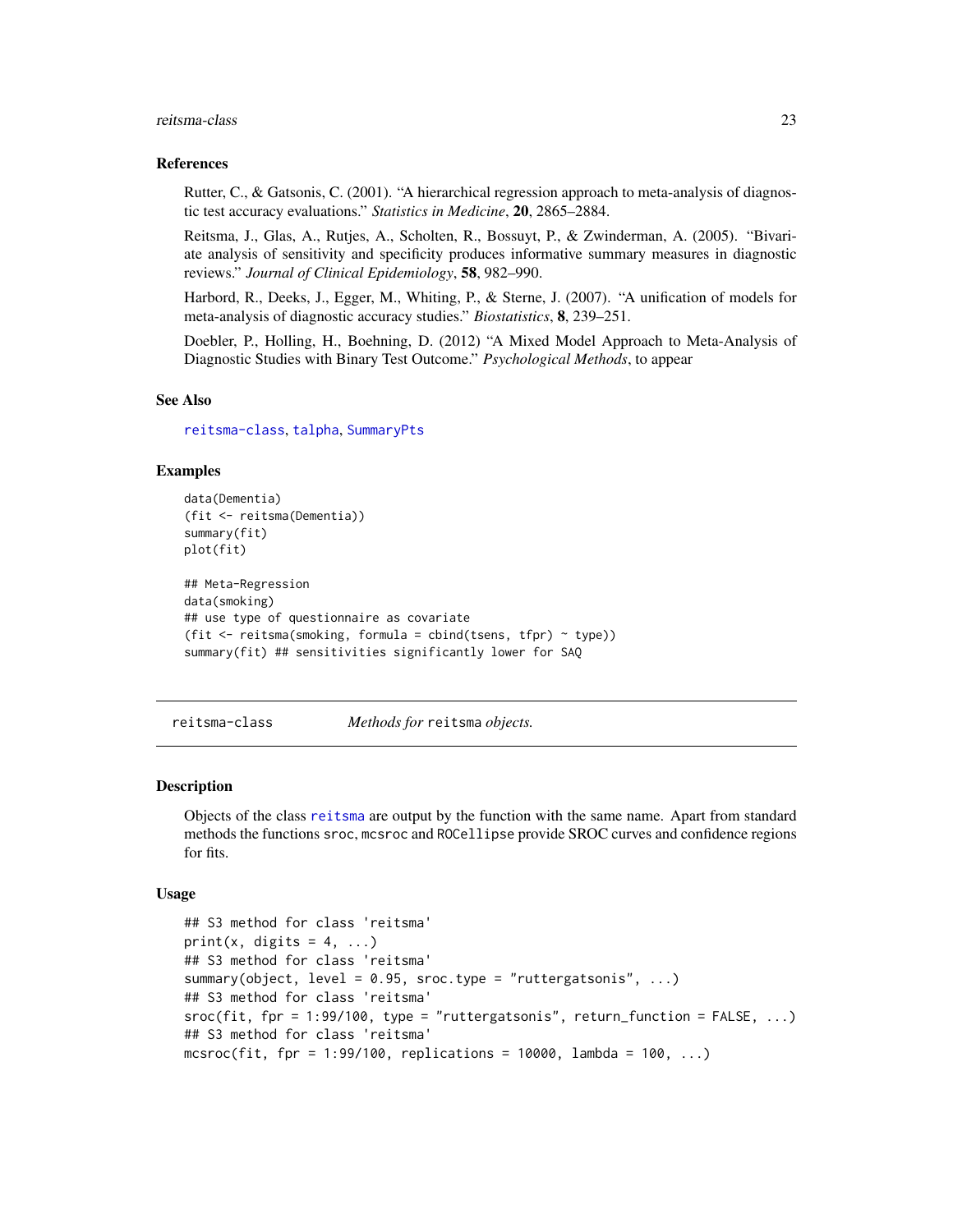```
## S3 method for class 'reitsma'
ROCellipse(x, level = 0.95, add = FALSE, pch = 1, ...)
## S3 method for class 'reitsma'
crosshair(x, level = 0.95, length = 0.1, pch = 1, ...)
## S3 method for class 'reitsma'
plot(x, extrapolate = FALSE, plotsumm = TRUE, level = 0.95,ylim = c(0,1), xlim = c(0,1), pch = 1, srock = 1, srock = 1,
     predict = FALSE, predlty = 3, predlwd = 1, type = "ruttergatsonis", ...)
## S3 method for class 'reitsma'
anova(object, fit2, ...)
## S3 method for class 'anova.reitsma'
print(x, digits = 4, ...)
```

| x               | a reitsma object.                                                                                                                                      |
|-----------------|--------------------------------------------------------------------------------------------------------------------------------------------------------|
| object          | a reitsma object.                                                                                                                                      |
| fit             | a reitsma object.                                                                                                                                      |
| fit2            | a reitsma object.                                                                                                                                      |
| digits          | number of decimal digits to print.                                                                                                                     |
| level           | numeric, the level for calculations of confidence intervals (summary) or regions<br>(ROCellipse)                                                       |
| sroc.type       | character, which SROC curve should be used to calculate the AUC in the sum-<br>mary? Besides the default ruttergatsonis the option naive is available. |
| return_function |                                                                                                                                                        |
|                 | logical. Should a function on ROC space be returned or the values at the points<br>given by fpr?                                                       |
| fpr             | numeric, the false positives rates for which to calculate the predicted sensitivities                                                                  |
| replications    | integer, the number of replications for the Monte-Carlo SROC curve                                                                                     |
| lambda          | numeric, the parameter lambda of the Monte-Carlo run, see details                                                                                      |
| add             | logical, should the confidence region be added to the current plot? If set to<br>FALSE a matrix of points of the ellipse is returned                   |
| extrapolate     | logical, should the SROC curve be plotted beyond the observed false positive<br>rates?                                                                 |
| plotsumm        | logical, should the summary pair of sensitivity and false positive rate together<br>with its confidence region be plotted?                             |
| length          | positve numeric, length of the "whiskers" of the crosshairs.                                                                                           |
| ylim            | numeric of length 2, which section of the sensitivities to plot?                                                                                       |
| xlim            | numeric of length 2, which section of the false positive rates to plot?                                                                                |
| pch             | integer, symbol for the pair of mean sensitivity and false positive rate                                                                               |
| sroclty         | integer, line type of the SROC curve                                                                                                                   |
| sroclwd         | integer, line width of the SROC curve                                                                                                                  |
| predict         | logical, draw prediction region?                                                                                                                       |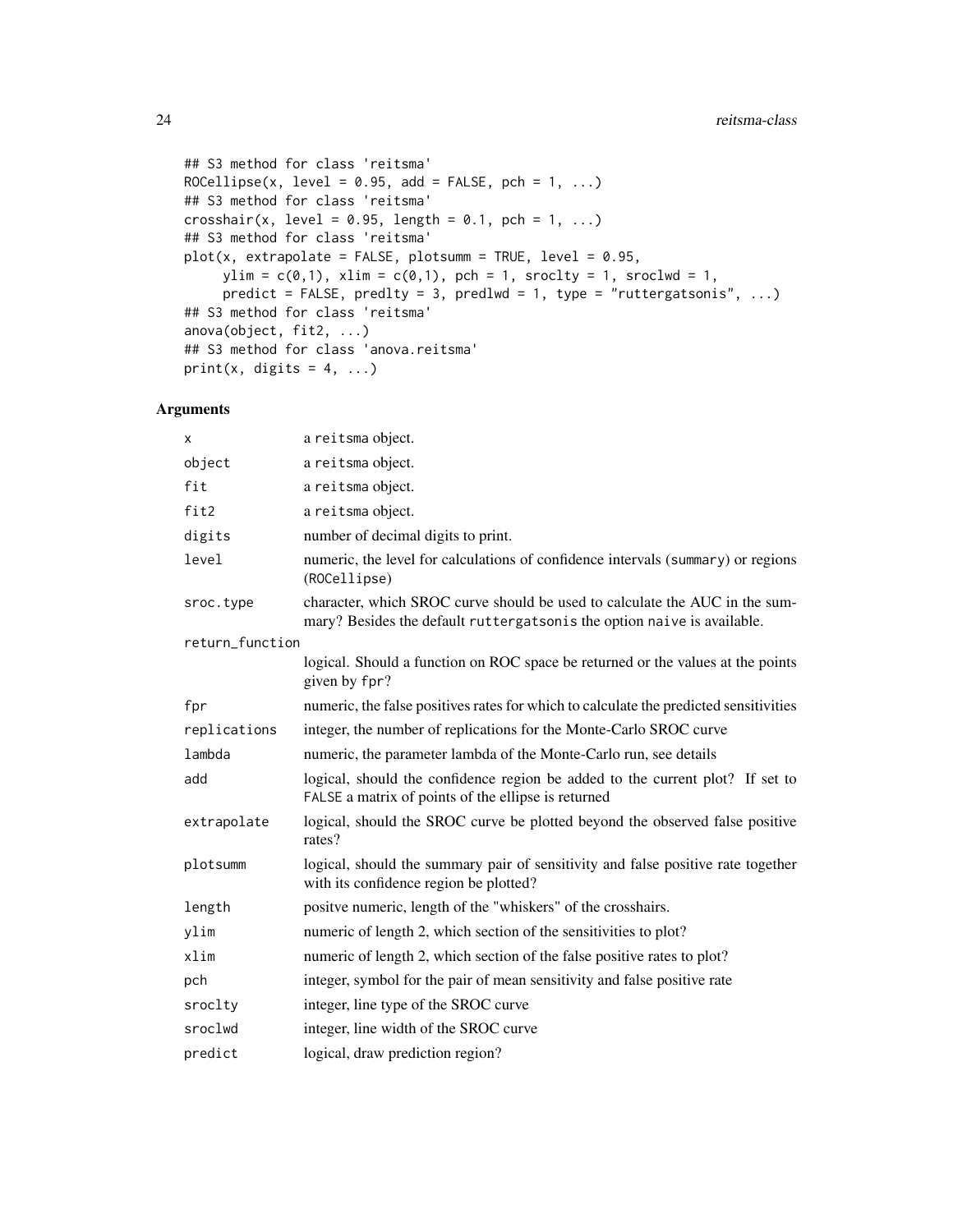<span id="page-24-0"></span>

| predlty   | integer, line type of prediction region                                                                                                                                              |
|-----------|--------------------------------------------------------------------------------------------------------------------------------------------------------------------------------------|
| predlwd   | integer, line width of prediction region                                                                                                                                             |
| type      | character, type of SROC curve to plot. Can be either the generalization of the<br>Rutter & Gatsonis (2001) SROC curve (see below) or the naive curve implied<br>the bivariate model. |
| $\ddotsc$ | arguments to be passed on to other functions                                                                                                                                         |

#### Details

The confidence regions of ROCellipse are first calculated as ellipses on logit-ROC space, so the back-transformed regions that are output are not necessarily ellipses. The Monte-Carlo SROC curves are generated from random samples from the fitted model and a [lowess](#page-0-0) smooth through them is output. Many computational details are to be found in Doebler et al. (2012).

The summary function for reitsma objects also contains the five parameters of the HSROC model by Rutter & Gatsonis (2001) if no regression is performed. These values are calculated by using the formulae from Harbord et al. (2007).

The plot method for reitsma objects will plot the generalization of the Rutter-Gatsonis curve.

If you require positive or negative likelihood ratios, you should use [SummaryPts](#page-29-1).

#### Value

sroc returns a matrix ready for plotting. Each row corresponds to one point in ROC space. mcsroc returns a [lowess](#page-0-0) smooth. ROCellipse returns a list, the first element being a matrix of points in ROC space that delimit the confidence region and the second is the point estimate of the pair of sensitivity and false positive rate in ROC space.

#### Author(s)

Philipp Doebler <philipp.doebler@googlemail.com>

#### References

Doebler, P., Holling, H., Boehning, D. (2012) "A Mixed Model Approach to Meta-Analysis of Diagnostic Studies with Binary Test Outcome." *Psychological Methods*, to appear

#### See Also

[reitsma](#page-20-1), [SummaryPts](#page-29-1)

#### Examples

```
# load data
data(Dementia)
# fit model
fit <- reitsma(Dementia)
# calculate a confidence region but do not plot it
cr.Dementia <- ROCellipse(fit)
#calculate a SROC curve
sroc.Dementia <- sroc(fit)
```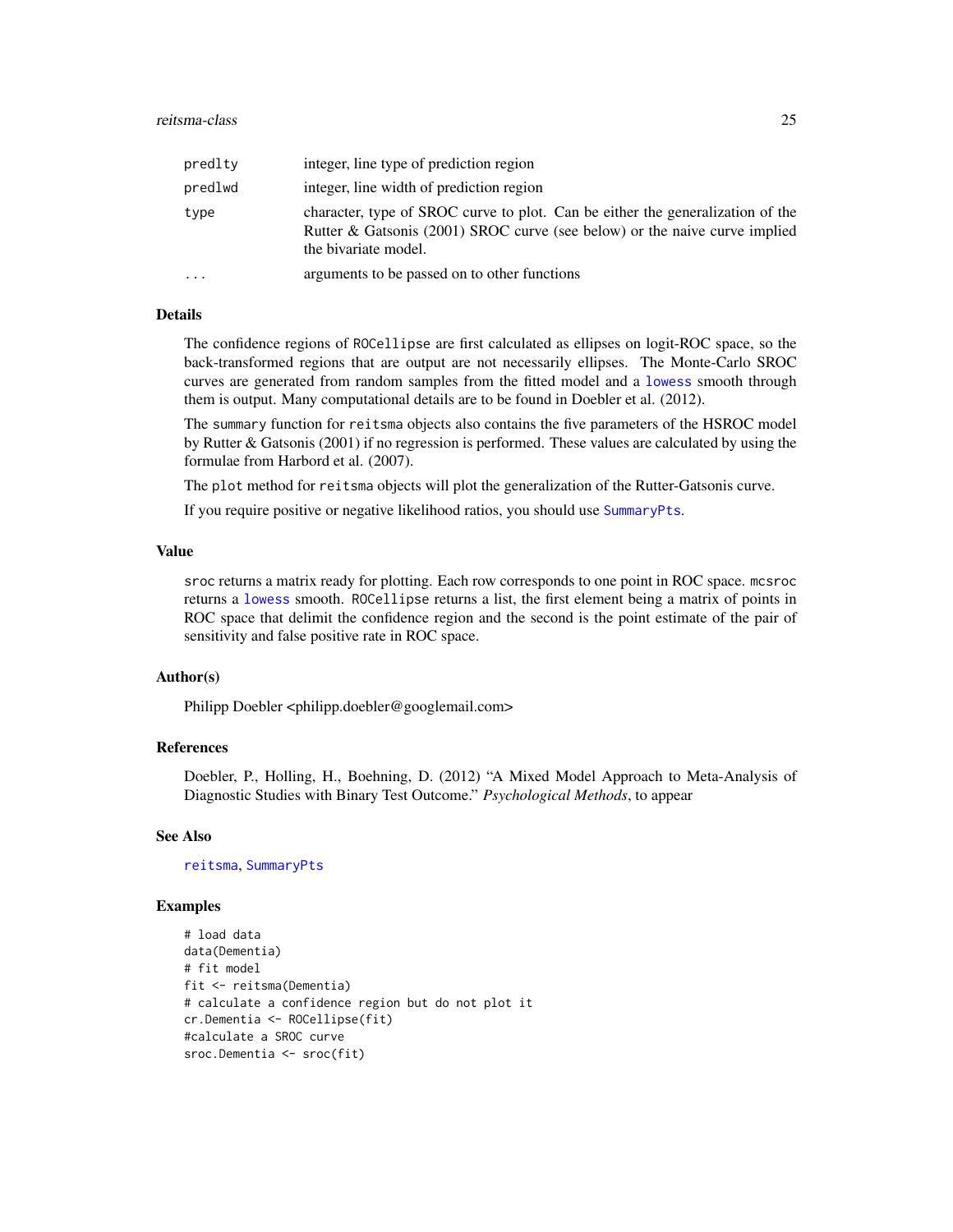```
# plot the confidence region in ROC space as a line
plot(cr.Dementia$ROCellipse, type = "l", xlim = c(0,1), ylim = c(0,1))
# add the point estimate of the mean
points(cr.Dementia$fprsens)
# add the SROC curve
lines(sroc.Dementia)
```
<span id="page-25-1"></span>ROCellipse *Confidence Regions on ROC space*

#### Description

Plot individual confidence regions for the estimate from each primary study on ROC space or add such regions to an existing plot.

#### Usage

```
## Default S3 method:
ROCellipse(x, correction = 0.5, level = 0.95,
           xlim = c(0, 1), ylim = c(0, 1), method = "wilson",
          pch = 1, add = FALSE, corr = 0, suppress = TRUE,
          ellipsecol = "grey", ...)
```

| $\times$   | a data frame with variables including TP, FN, FP, TN, alternatively a matrix with<br>column names including these.                                                                                                                                                                                       |
|------------|----------------------------------------------------------------------------------------------------------------------------------------------------------------------------------------------------------------------------------------------------------------------------------------------------------|
| correction | numeric, continuity correction applied to zero cells.                                                                                                                                                                                                                                                    |
| level      | numeric, confidence level for the calculations of confidence intervals.                                                                                                                                                                                                                                  |
| xlim       | numeric of length 2, which portion of ROC space should be plotted? All reason-<br>able values should be within $(0,1)$ .                                                                                                                                                                                 |
| ylim       | numeric of length 2, which portion of ROC space should be plotted? All reason-<br>able values should be within $(0,1)$ .                                                                                                                                                                                 |
| method     | character, method used to calculate the confidence intervals for sensitivities,<br>specificities and false positive rates. One of "wald", "wilson", "agresti-coull",<br>"jeffreys", "modified wilson", "modified jeffreys", "clopper-pearson",<br>"arcsine", "logit", "witting"                          |
| pch        | Symbol used to plot point estimates. Use $pch = "''$ to suppress plotting point<br>estimates.                                                                                                                                                                                                            |
| add        | logical, should the plot be added to the current plot?                                                                                                                                                                                                                                                   |
| corr       | numeric or character, the correlation assumed in the calculation of the confi-<br>dence ellipsoids on logit-ROC space. If set to "logit", the correlation of the<br>logit-transformed sensitivities and false positive rates will be used in the corre-<br>lations. See details for further explanation. |

<span id="page-25-0"></span>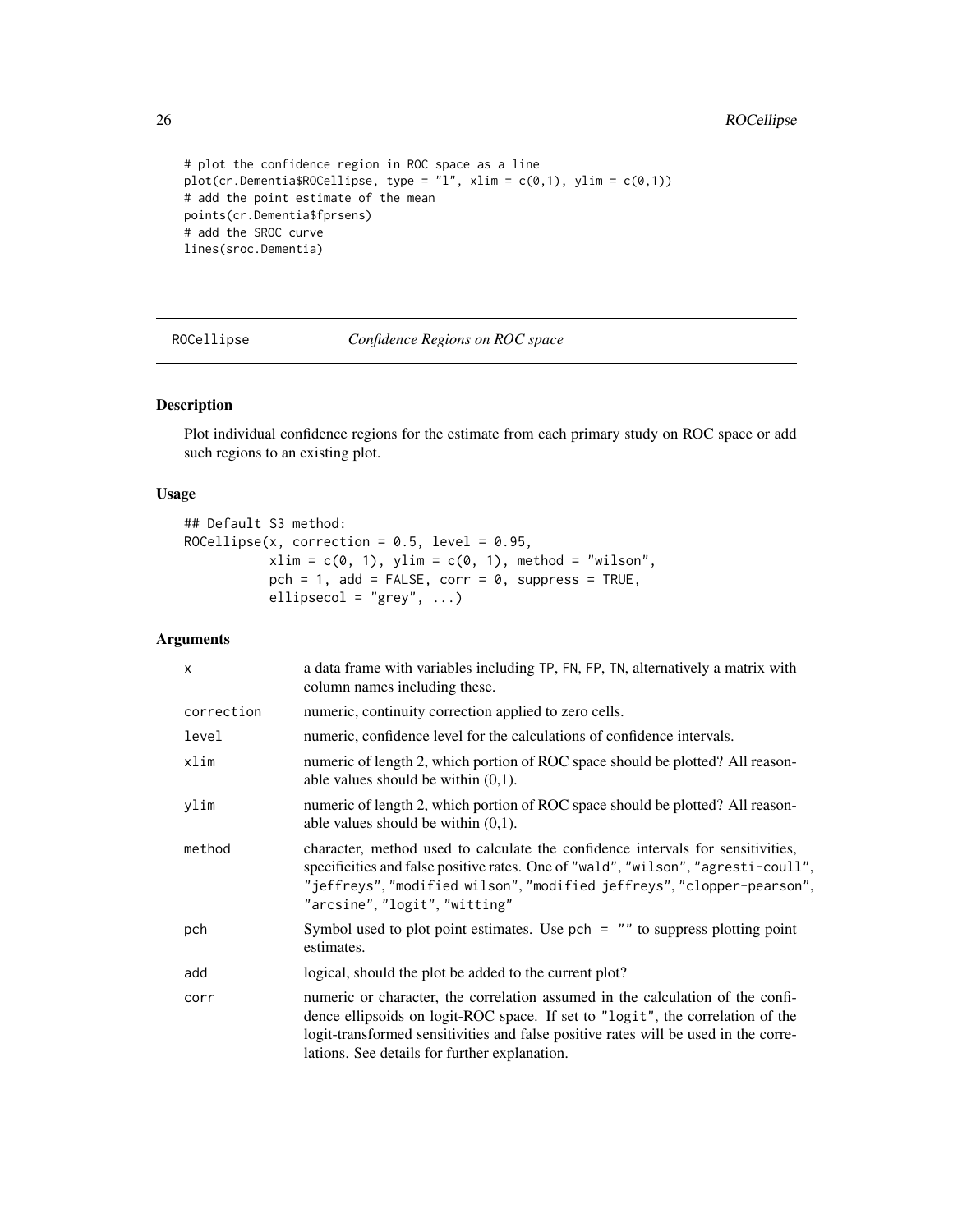#### <span id="page-26-0"></span>rsSROC 27

| suppress   | logical, should the warnings produced by the internal call to madad be sup-      |
|------------|----------------------------------------------------------------------------------|
|            | pressed? Defaults to TRUE, since only the diagnostic accuracies and their confi- |
|            | dence intervals are used in subsequent calculations.                             |
| ellipsecol | The color used for plotting the ellipses.                                        |
| $\cdots$   | further arguments passed on to plot.                                             |

### Details

The confindence regions are ellipses on logit-ROC space, hence the name of the function. The standard deviations underlying confidence intervals for the sensitivities and false positive rates are used to determine the scale of the ellipses on logit-ROC space. These ellipses get backtransformed to ROC space and plotted. As a default no correlation is assumed on logit-ROC space.

The objects of class [reitsma](#page-20-1) have their own ROCellipse method to add a confidence region for the pooled estimate, see [reitsma-class](#page-22-1).

#### Value

Besides plotting an invisble NULL is returned.

#### Author(s)

Philipp Doebler <philipp.doebler@googlemail.com>

#### See Also

[crosshair](#page-4-1), [reitsma-class](#page-22-1)

#### Examples

data(AuditC) ROCellipse(AuditC)

rsSROC *Plot the Ruecker-Schumacher (2010) SROC curve*

### Description

Assuming that a weighted Youden index is maximized in all primary studies, the Ruecker-Schumacher approach estimates individual ROC curves and then averages them.

### Usage

```
rsSROC(data = NULL, subset=NULL,
 TP="TP", FN="FN", FP="FP", TN="TN",
 lambda = "from_bivariate",
  for = NULL, extrapolate = FALSE, plots relies = FALSE,
  correction = 0.5, correction.control = "all",
  add = FALSE, 1ty = 1, 1wd = 1, col = 1, ...)
```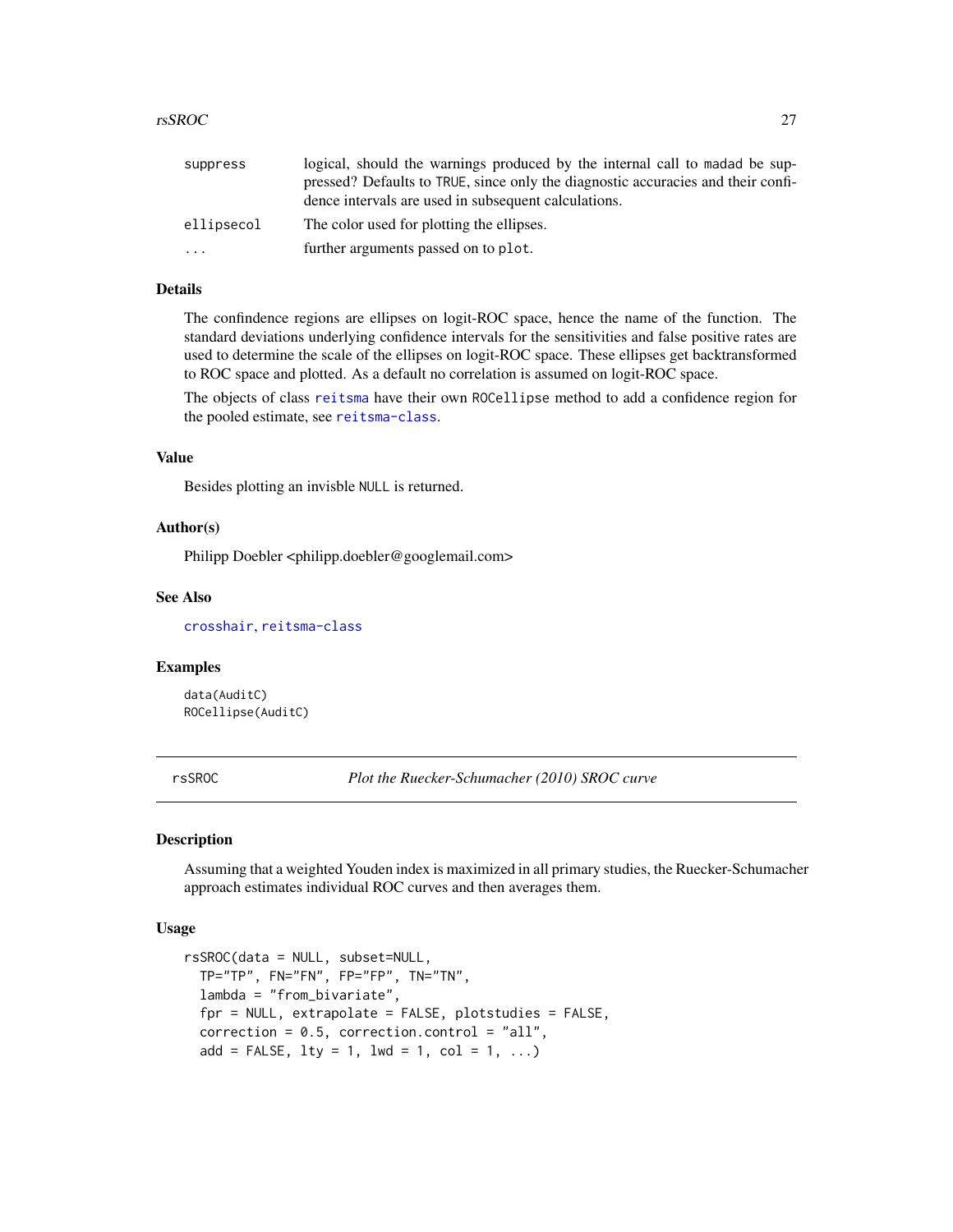<span id="page-27-0"></span>

| spaced. If set to NULL, the default, it will be the vector of numbers $0.01$ , $0.02$ , , 0.99 |
|------------------------------------------------------------------------------------------------|
|                                                                                                |
|                                                                                                |
|                                                                                                |
|                                                                                                |
|                                                                                                |
|                                                                                                |
|                                                                                                |
|                                                                                                |
|                                                                                                |
|                                                                                                |
|                                                                                                |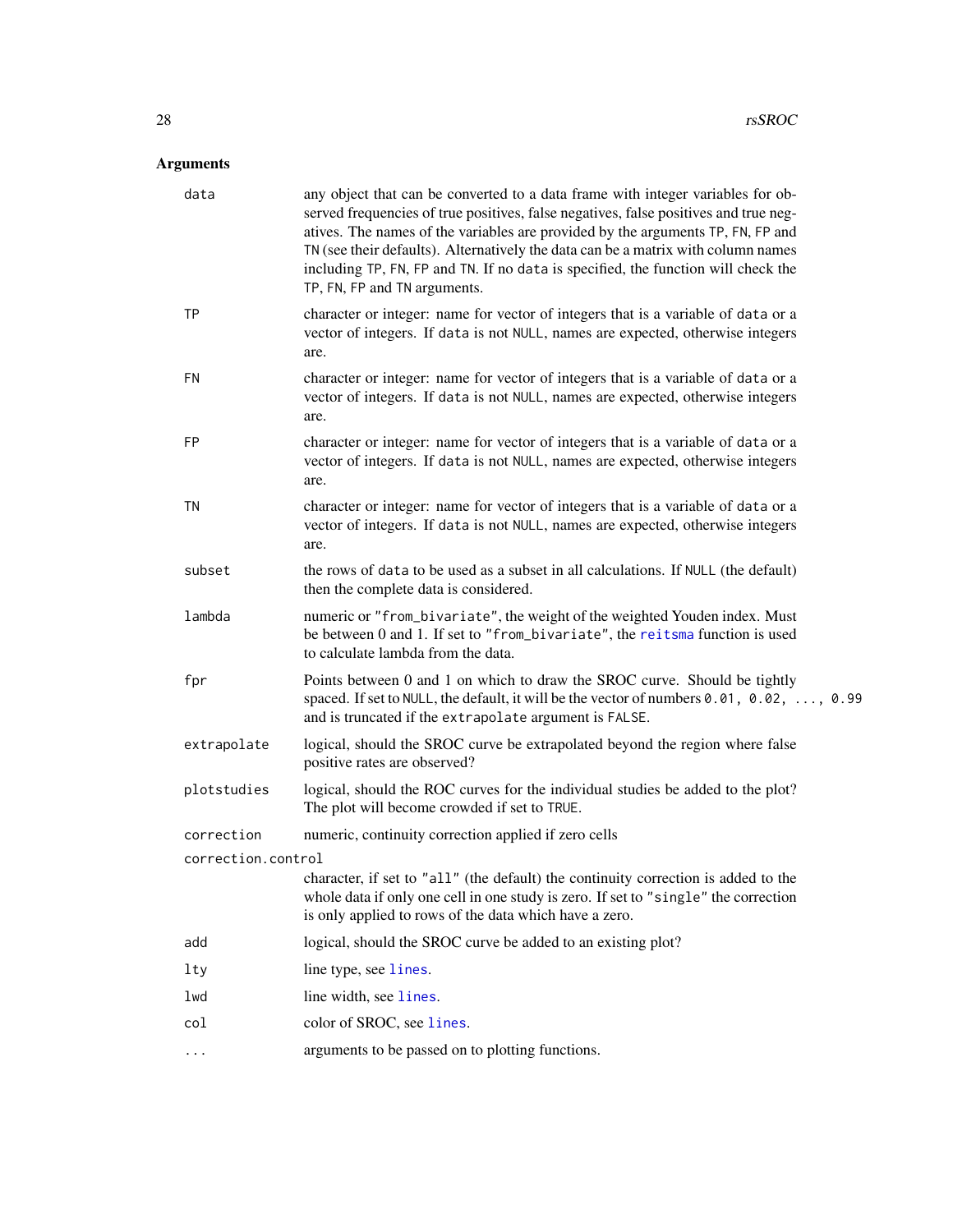<span id="page-28-0"></span>sens 29

### Details

Details are found in the paper of Ruecker and Schumacher (2010).

#### Value

Besides plotting the SROC, an [invisible](#page-0-0) list is returned which contains the parameters of the SROC.

#### Author(s)

Philipp Doebler <philipp.doebler@googlemail.com> Original code kindly supplied by G. Ruecker.

#### References

Ruecker G., & Schumacher M. (2010) "Summary ROC curve based on a weighted Youden index for selecting an optimal cutpoint in meta-analysis of diagnostic accuracy." *Statistics in Medicine*, 29, 3069–3078.

### See Also

[reitsma-class](#page-22-1), [talpha](#page-31-1), [SummaryPts](#page-29-1)

#### Examples

```
## First Example
data(Dementia)
ROCellipse(Dementia)
rsSROC(Dementia, add = TRUE) # Add the RS-SROC to this plot
## Second Example
# Make a crowded plot and look at the coefficients
rs_Dementia <- rsSROC(Dementia, col = 3, lwd = 3, lty = 3,
                      plotstudies = TRUE)
rs_Dementia$lambda
rs_Dementia$aa # intercepts of primary studies on logit ROC space
rs_Dementia$bb # slopes
```
sens *Sensitivity, Specificity and False Positive Rate*

#### Description

Calculate basic measures of diagnostic accuracy for a number of studies.

#### Usage

sens(x) spec(x) fpr(x)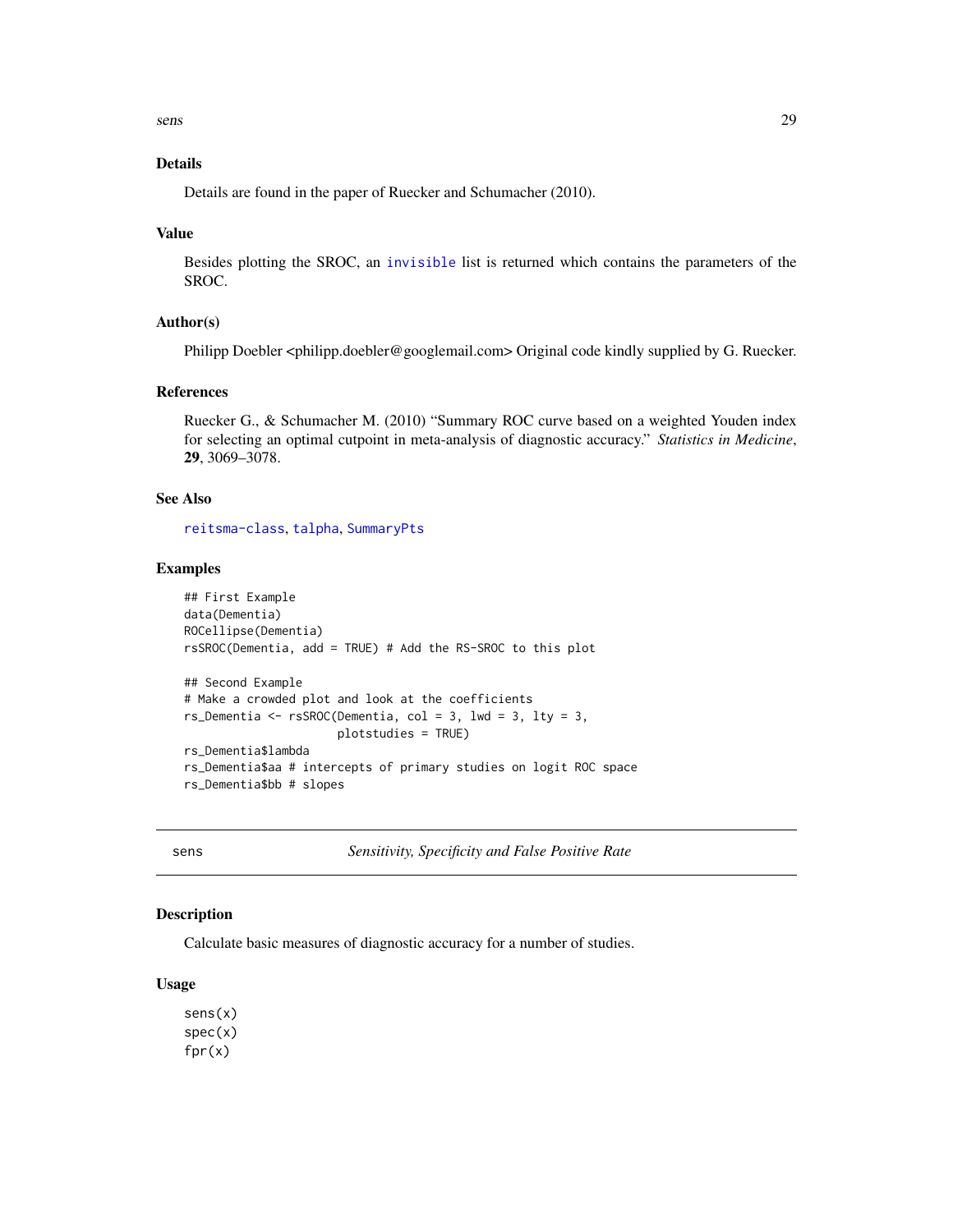#### <span id="page-29-0"></span>Arguments

x a data frame with variables including TP, FN, FP, TN, alternatively a matrix with column names including these.

### Details

These functions are the basic building blocks of many procedures to assess diagnostic accuracy. For a decent summary of set of primary studies it is better to use [madad](#page-9-1), for graphical summaries [crosshair](#page-4-1) and [ROCellipse](#page-25-1) are available.

#### Value

A numeric vector.

### Author(s)

Philipp Doebler <philipp.doebler@googlemail.com>

### See Also

[madad](#page-9-1), [crosshair](#page-4-1), link{ROC.ellipse}

### Examples

```
data(AuditC)
plot(fpr(AuditC), sens(AuditC), main = "AUDIT-C data on ROC space",
    ylab = "Sensitivity", xlab = "False Positive Rate")
```
<span id="page-29-1"></span>

| SummaryPts |  |
|------------|--|
|------------|--|

Use the Zwindermann & Bossuyt (2008) MCMC procedure to gener*ate summary points (positive and negative likelihood ratio, diagnostic odds ratio) for the Reitsma et al. (2005) bivariate model*

#### Description

Zwindermann & Bossuyt (2008) argue that likelihood ratios should not be pooled by univariate meta-analysis. They propose a sampling based approach that uses the parameters of a fit to the bivariate model (implemented in [reitsma](#page-20-1)) to generate samples for observed sensitivities and false positive rates. From these samples the quantities of interest (and their confidence intervals) are estimated.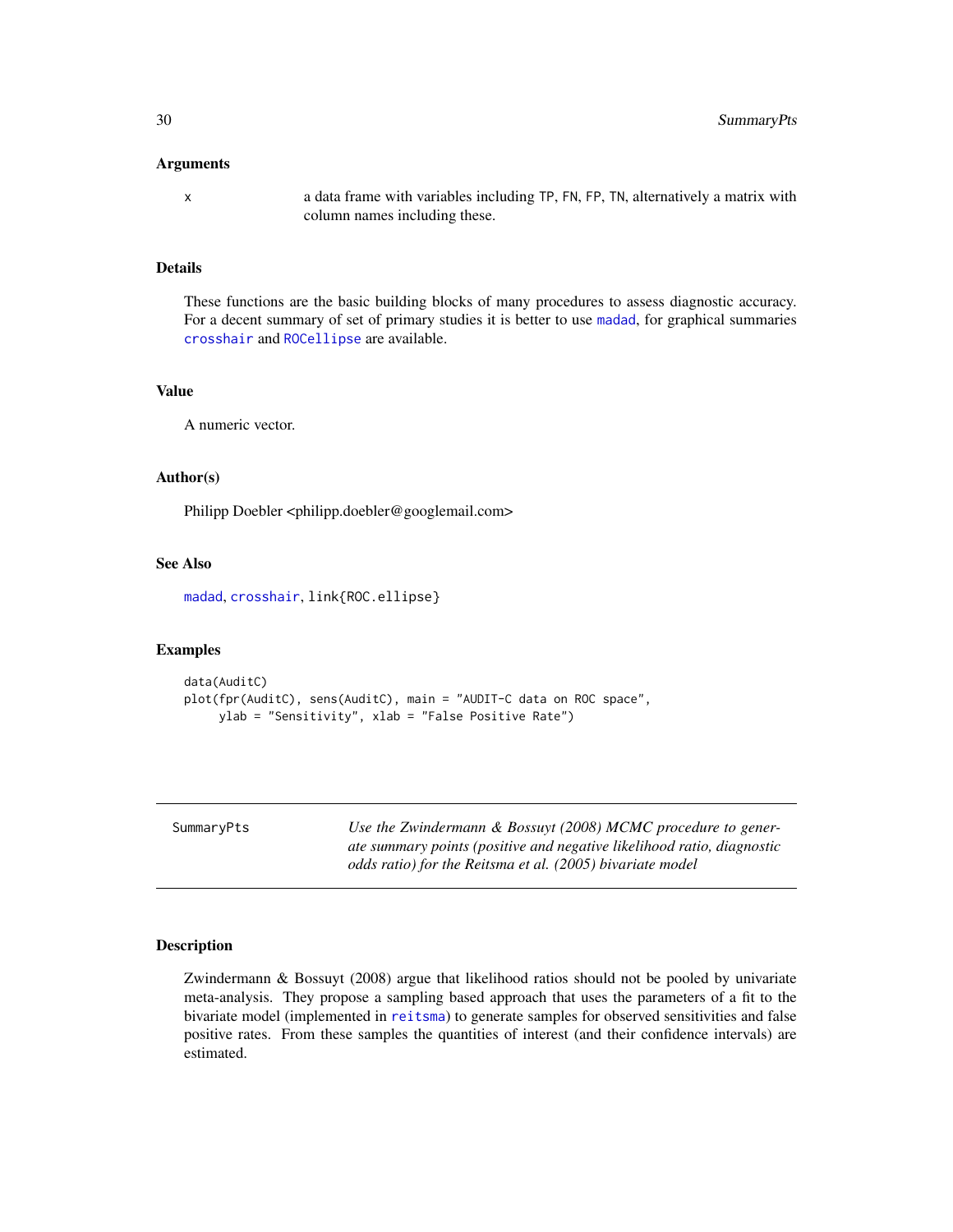### <span id="page-30-0"></span>SummaryPts 31

### Usage

```
SummaryPts(object, ...)
## Default S3 method:
SummaryPts(object, mu,Sigma,alphasens = 1, alphafpr = 1,
                            n.iter = 10<sup>0</sup>6, FUN, ...## S3 method for class 'reitsma'
SummaryPts(object, n.iter = 10^6, FUN = NULL, ...)
## S3 method for class 'SummaryPts'
print(x, \ldots)## S3 method for class 'SummaryPts'
summary(object, level = 0.95, digits = 3, ...)
```
### Arguments

| object       | an object for which a method exists                                                                                                                                                                                                                                          |
|--------------|------------------------------------------------------------------------------------------------------------------------------------------------------------------------------------------------------------------------------------------------------------------------------|
| $\mathsf{x}$ | An object of class SummaryPts                                                                                                                                                                                                                                                |
| mu           | numeric of length 2, expected to be the mean parameter of a bivariate model                                                                                                                                                                                                  |
| Sigma        | 2x2 variance covariance matrix, expected to be the matrix representing the stan-<br>dard error of mu and the covariance of these two estimates                                                                                                                               |
| alphasens    | numeric, alpha parameter for the sensitivities. Amounts to logit transformation<br>if set to 1 (the default). See reitsma.                                                                                                                                                   |
| alphafpr     | numeric, alpha parameter for the false positive rates. Amounts to logit transfor-<br>mation if set to 1 (the default). See reitsma.                                                                                                                                          |
| n.iter       | number of samples                                                                                                                                                                                                                                                            |
| <b>FUN</b>   | A list of functions with 2 arguments (sens and fpr); if set to NULL in SummaryPts.reitsma,<br>the positive, negative and inverse negative likelihood ratios are calculated and<br>also the diagnostic odds ratio (DOR). See the example on how to supply other<br>functions. |
| level        | numeric, confidence level for confidence intervals                                                                                                                                                                                                                           |
| digits       | number of significant digits to display                                                                                                                                                                                                                                      |
| $\ddotsc$    | arguments to be passed on to other functions, currently ignored                                                                                                                                                                                                              |
|              |                                                                                                                                                                                                                                                                              |

### Details

Samples are generated from a bivariate normal using [rmvnorm](#page-0-0). Note that the FUN argument

### Value

An object of the class SummaryPts for which print and summary methods are available.

### Author(s)

Philipp Doebler <philipp.doebler@googlemail.com>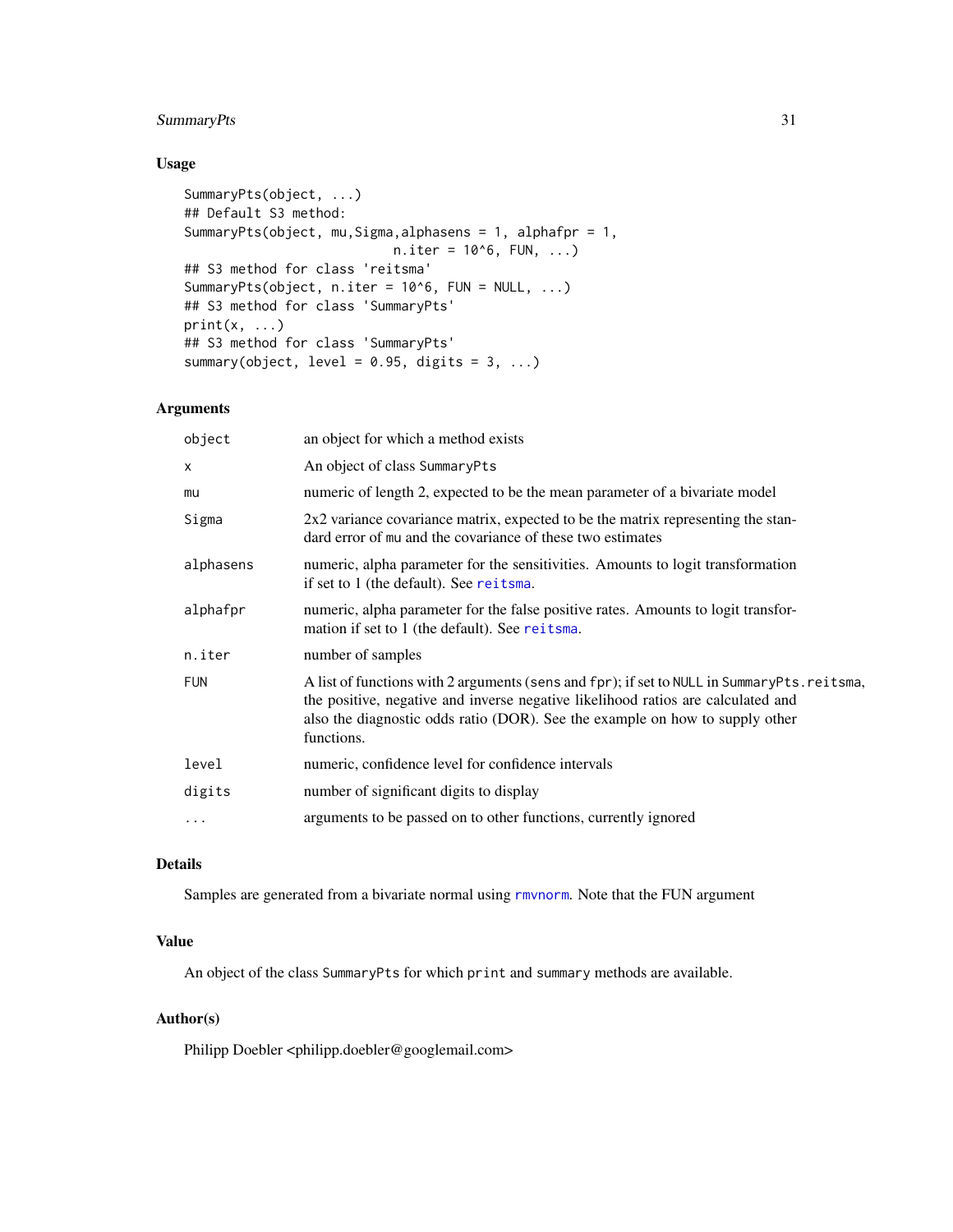#### <span id="page-31-0"></span>References

Reitsma, J., Glas, A., Rutjes, A., Scholten, R., Bossuyt, P., & Zwinderman, A. (2005). "Bivariate analysis of sensitivity and specificity produces informative summary measures in diagnostic reviews." *Journal of Clinical Epidemiology*, 58, 982–990.

Zwinderman, A., & Bossuyt, P. (2008). "We should not pool diagnostic likelihood ratios in systematic reviews."*Statistics in Medicine*, 27, 687–697.

#### See Also

[reitsma](#page-20-1), [talpha](#page-31-1)

#### Examples

```
data(Dementia)
(fit <- reitsma(Dementia))
mcmc_sum <- SummaryPts(fit, n.iter = 10^3)
## n.iter should be larger in applications!
mcmc_sum #just the means
summary(mcmc_sum) # 95% CIs by default
summary(mcmc_sum, level = 0.80, digits = 5) ## more digits, smaller CIs
## Supplying other functions
# Example 1: theta parameter of proportional hazards model
# see "phm" in mada's documentation for details on theta
theta <- function(sens,fpr){log(sens) / log(fpr)}
theta_sum <- SummaryPts(fit, FUN = list(theta = theta), n.iter = 10^3)
## n.iter should be larger in applications!
summary(theta_sum)
# compare with phm:
summary(phm(Dementia)) # the two estimators almost agree in this example
# Example 2: Youden index
Youden <- function(sens, fpr){sens - fpr}
Youden_sum <- SummaryPts(fit, FUN = list(Youden = Youden), , n.iter = 10^3)
## n.iter should be larger in applications!
```
summary(Youden\_sum)

<span id="page-31-1"></span>talpha *The* t*\_*α *transformation as a link function for binary GLMs.*

#### **Description**

A parametric link function, i.e. a family of link functions intended for binary data.

#### Usage

```
talpha(alpha, verbose = FALSE,
  splineinv = TRUE, eps = 2 * . Machine$double.eps, maxit = 100)
```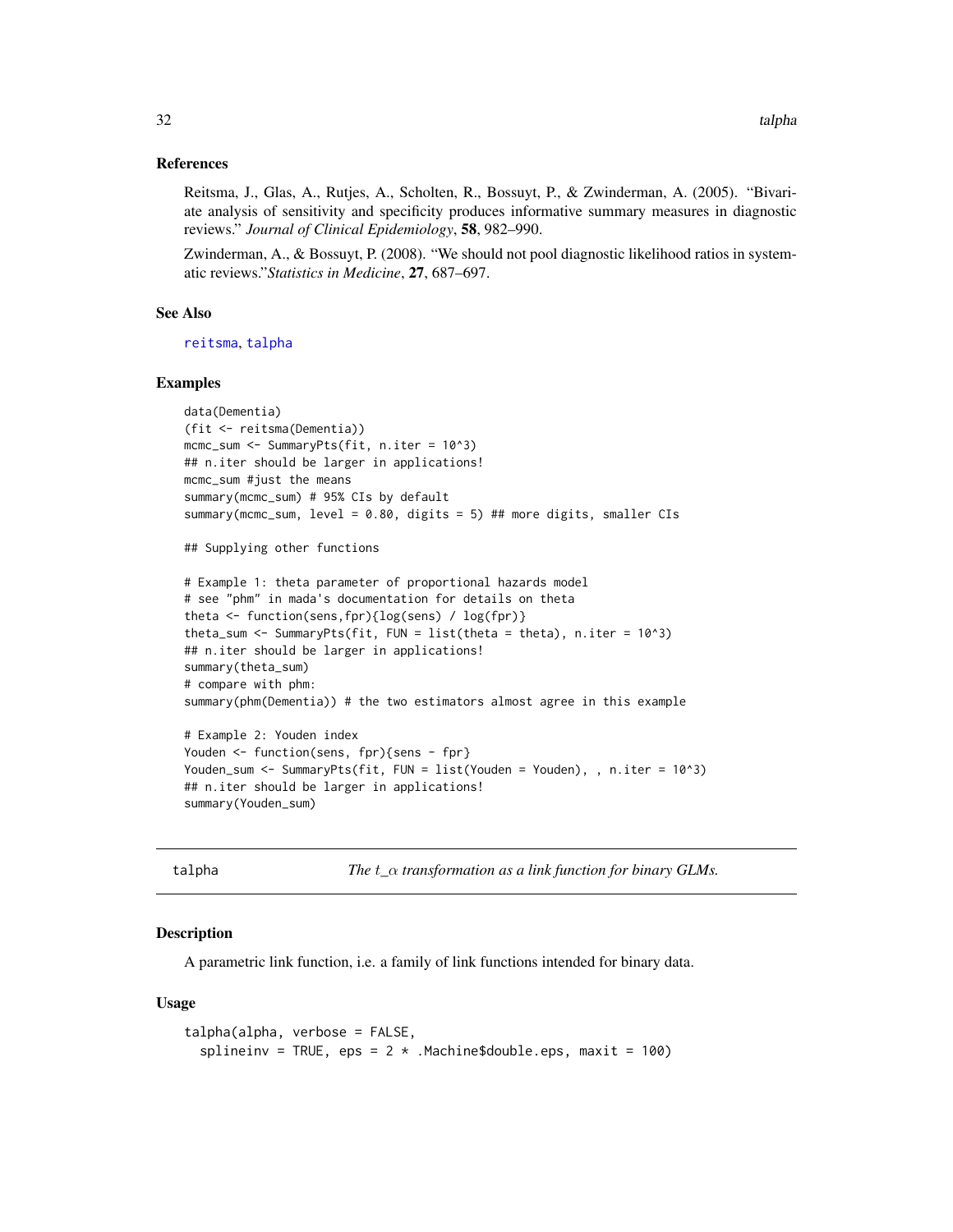#### <span id="page-32-0"></span>talpha 33

### Arguments

| alpha     | numeric, must be larger than 0 and smaller than 2.                                                                                                                                     |
|-----------|----------------------------------------------------------------------------------------------------------------------------------------------------------------------------------------|
| verbose   | logical, warn if truncation occurs when link function or inverse are used.                                                                                                             |
| splineinv | logical, use spline interpolation for calculation of inverse link?                                                                                                                     |
| eps       | if splineinv is FALSE, a Newton-Raphson algorithm is run to calculate the in-<br>verse. The argument eps determines when to terminate this algorithm. Ignored<br>if splineinv is TRUE. |
| maxit     | maximum number of iterations for Newton-Raphson. Ignored if spline in is<br>TRUE.                                                                                                      |

### Value

```
An object of class "link-glm", see family and family. Intended for use with glm.
```
### Author(s)

Philipp Doebler <philipp.doebler@googlemail.com>

### Examples

```
canonical <- binomial(link = talpha(1)) # logit-link
talpha_fam <- function(alpha)binomial(link = talpha(alpha)) # talpha family
## A call to glm might look like this: glm(formula, family = talpha_fam(1.5))
```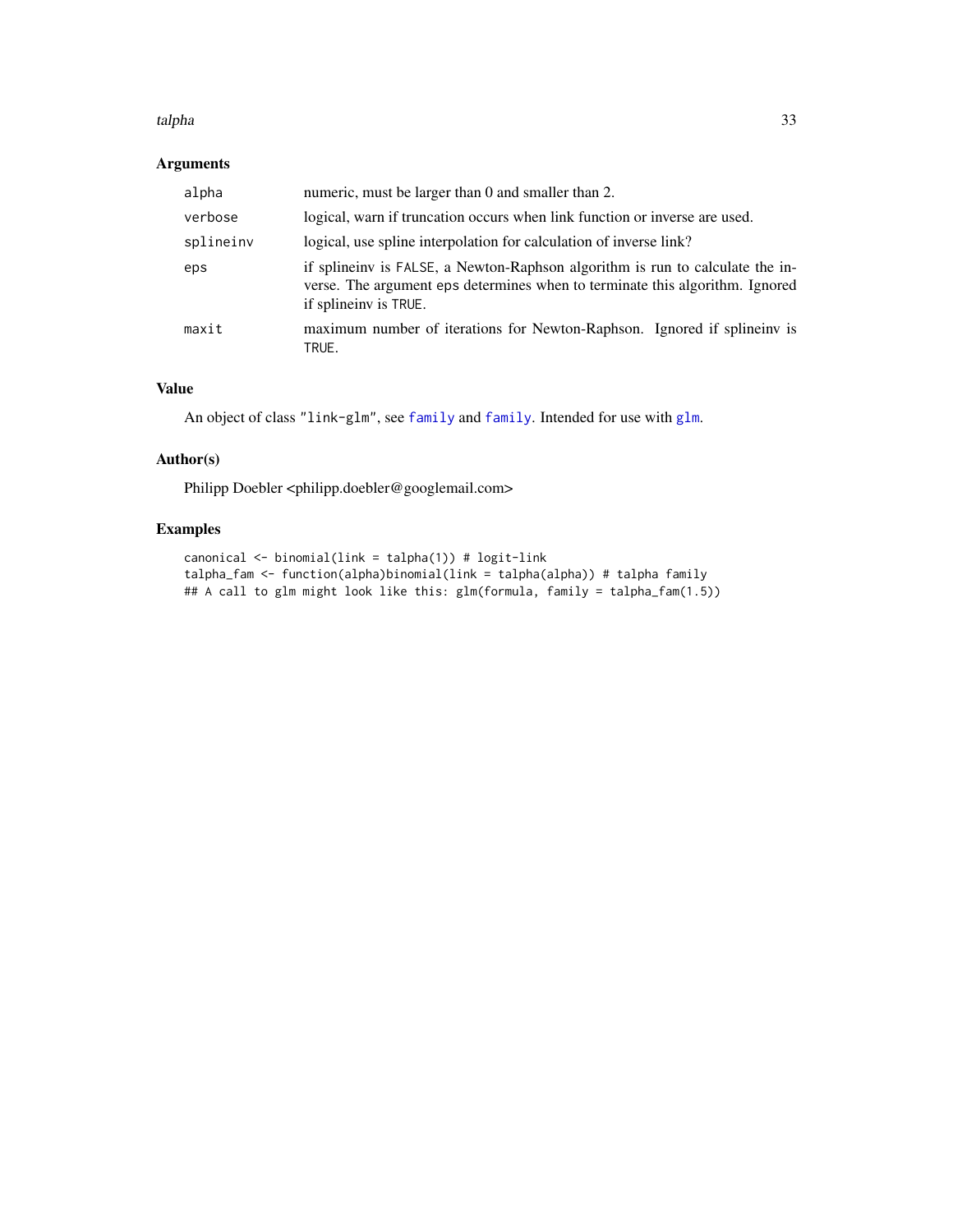# <span id="page-33-0"></span>Index

∗Topic aplot crosshair, [5](#page-4-0) ROCellipse, [26](#page-25-0) ∗Topic classes madauni-class, [14](#page-13-0) phm-class, [19](#page-18-0) reitsma-class, [23](#page-22-0) ∗Topic datasets mada-data, [9](#page-8-0) ∗Topic hplot crosshair, [5](#page-4-0) forest, [7](#page-6-0) ROCellipse, [26](#page-25-0) ∗Topic multivariate reitsma, [21](#page-20-0) ∗Topic package mada-package, [2](#page-1-0) ∗Topic regression mada-package, [2](#page-1-0) phm, [17](#page-16-0) phm-class, [19](#page-18-0) reitsma, [21](#page-20-0) reitsma-class, [23](#page-22-0) ∗Topic transformation reitsma, [21](#page-20-0) ∗Topic univar madad, [10](#page-9-0) anova.reitsma *(*reitsma-class*)*, [23](#page-22-0) atanh, *[4](#page-3-0)* AUC, [3](#page-2-0) auc *(*AUC*)*, [3](#page-2-0) AUC.default *(*AUC*)*, [3](#page-2-0) AUC.phm *(*AUC*)*, [3](#page-2-0) AUC.reitsma *(*AUC*)*, [3](#page-2-0) AuditC *(*mada-data*)*, [9](#page-8-0) CIrho, [4](#page-3-0) cochran.Q, [5](#page-4-0) confint, *[14](#page-13-0)*

crosshair, [5,](#page-4-0) *[27](#page-26-0)*, *[30](#page-29-0)* crosshair.reitsma *(*reitsma-class*)*, [23](#page-22-0) Dementia *(*mada-data*)*, [9](#page-8-0) family, *[33](#page-32-0)* forest, [7](#page-6-0) forestmada *(*forest*)*, [7](#page-6-0) formula, *[22](#page-21-0)* fpr *(*sens*)*, [29](#page-28-0) glm, *[33](#page-32-0)* IAQ *(*mada-data*)*, [9](#page-8-0) invisible, *[16](#page-15-0)*, *[29](#page-28-0)* lines, *[16](#page-15-0)*, *[28](#page-27-0)* lowess, *[25](#page-24-0)* mada *(*mada-package*)*, [2](#page-1-0) mada-data, [9](#page-8-0) mada-package, [2](#page-1-0) madad, *[7,](#page-6-0) [8](#page-7-0)*, [10,](#page-9-0) *[12,](#page-11-0) [13](#page-12-0)*, *[30](#page-29-0)* madad-class *(*madad*)*, [10](#page-9-0) madauni, *[7,](#page-6-0) [8](#page-7-0)*, *[11](#page-10-0)*, [12,](#page-11-0) *[14](#page-13-0)* madauni-class, [14](#page-13-0) mcsroc *(*reitsma-class*)*, [23](#page-22-0) mslSROC, [15](#page-14-0) mvmeta, *[22](#page-21-0)* phm, *[3,](#page-2-0) [4](#page-3-0)*, [17,](#page-16-0) *[19,](#page-18-0) [20](#page-19-0)* phm-class, [19](#page-18-0) plot.default, *[7](#page-6-0)* plot.phm *(*phm-class*)*, [19](#page-18-0) plot.reitsma *(*reitsma-class*)*, [23](#page-22-0) polygon, *[7](#page-6-0)* print.anova.reitsma *(*reitsma-class*)*, [23](#page-22-0) print.madad *(*madad*)*, [10](#page-9-0) print.madauni *(*madauni-class*)*, [14](#page-13-0) print.phm *(*phm-class*)*, [19](#page-18-0) print.reitsma *(*reitsma-class*)*, [23](#page-22-0)